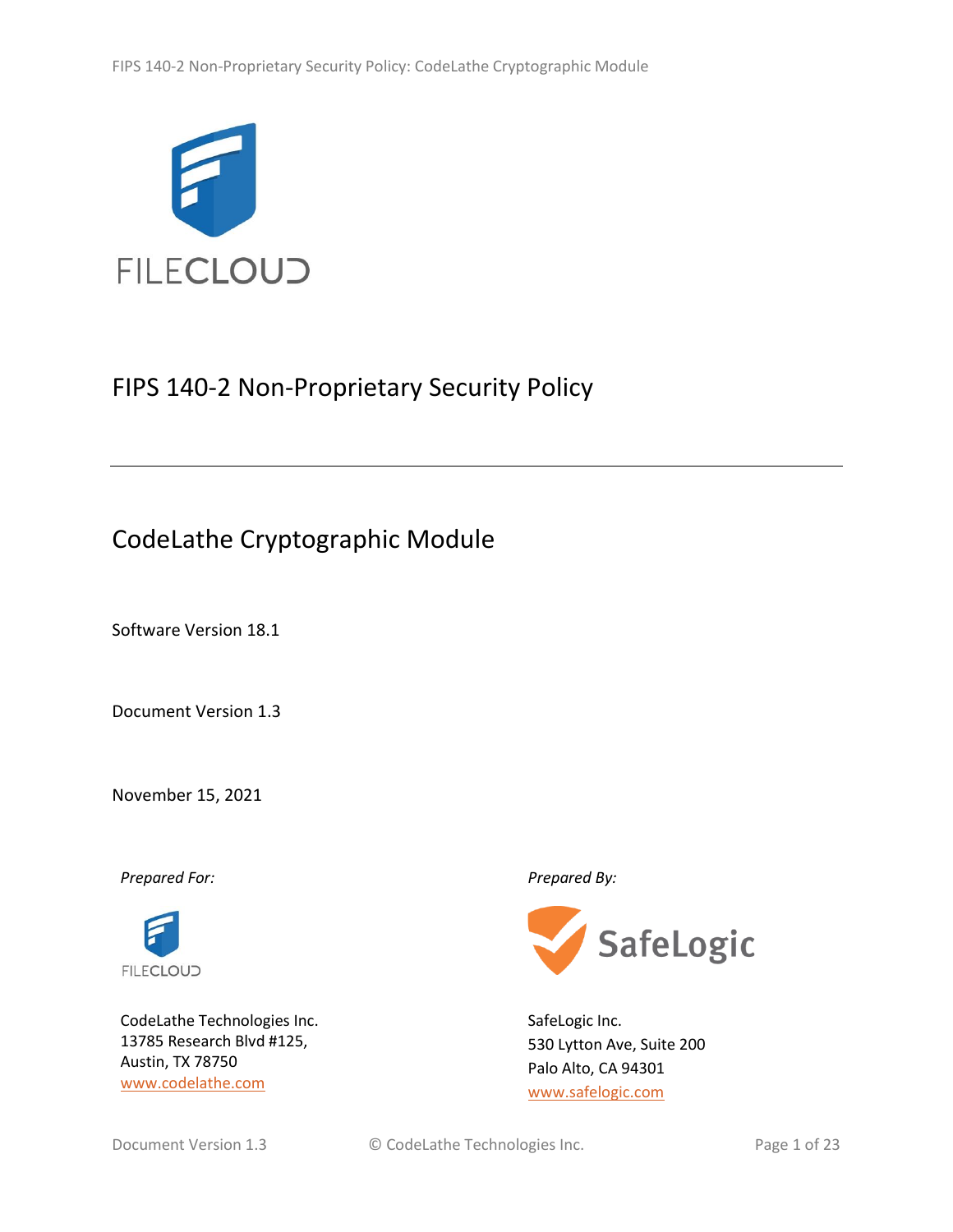# **Abstract**

This document provides a non-proprietary FIPS 140-2 Security Policy for CodeLathe Cryptographic Module.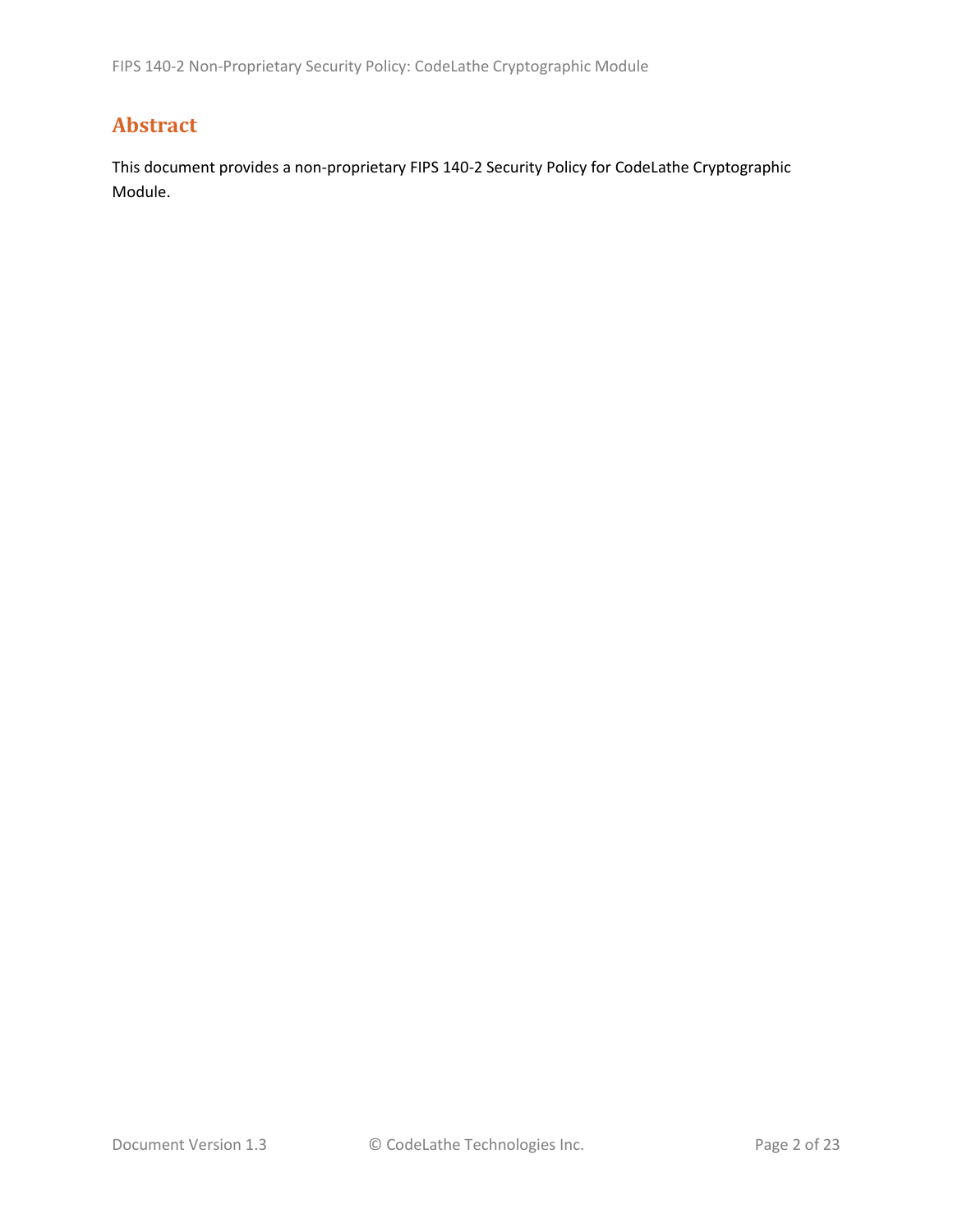# **Table of Contents**

| $\mathbf{1}$ |               |                                                                                                 |  |
|--------------|---------------|-------------------------------------------------------------------------------------------------|--|
|              | 1.1           |                                                                                                 |  |
|              | 1.2           |                                                                                                 |  |
|              | 1.3           |                                                                                                 |  |
|              | 1.4           |                                                                                                 |  |
|              | 1.5           |                                                                                                 |  |
| $\mathbf{2}$ |               |                                                                                                 |  |
|              | 2.1           |                                                                                                 |  |
|              | 2.1.1         |                                                                                                 |  |
|              | 2.1.2         |                                                                                                 |  |
|              | 2.1.3         |                                                                                                 |  |
|              | $2.2^{\circ}$ |                                                                                                 |  |
|              | 2.3           |                                                                                                 |  |
|              | 2.3.1         |                                                                                                 |  |
|              | 2.3.2         |                                                                                                 |  |
|              | 2.4           |                                                                                                 |  |
|              | $2.5\,$       |                                                                                                 |  |
|              | 2.6           |                                                                                                 |  |
|              | 2.6.1         |                                                                                                 |  |
|              | 2.6.2         | Key/Critical Security Parameter (CSP) Authorized Access and Use by Role and Service/Function 18 |  |
|              | 2.6.3         |                                                                                                 |  |
|              | 2.6.4         |                                                                                                 |  |
|              | 2.7           |                                                                                                 |  |
|              | 2.7.1         |                                                                                                 |  |
|              | 2.7.2         |                                                                                                 |  |
|              | 2.7.3         |                                                                                                 |  |
|              | 2.8           |                                                                                                 |  |
| 3            |               |                                                                                                 |  |
|              | 3.1           |                                                                                                 |  |
|              | 3.1.1         |                                                                                                 |  |
|              | 3.1.2         |                                                                                                 |  |
|              | $3.2^{\circ}$ |                                                                                                 |  |
|              | 3.2.1         |                                                                                                 |  |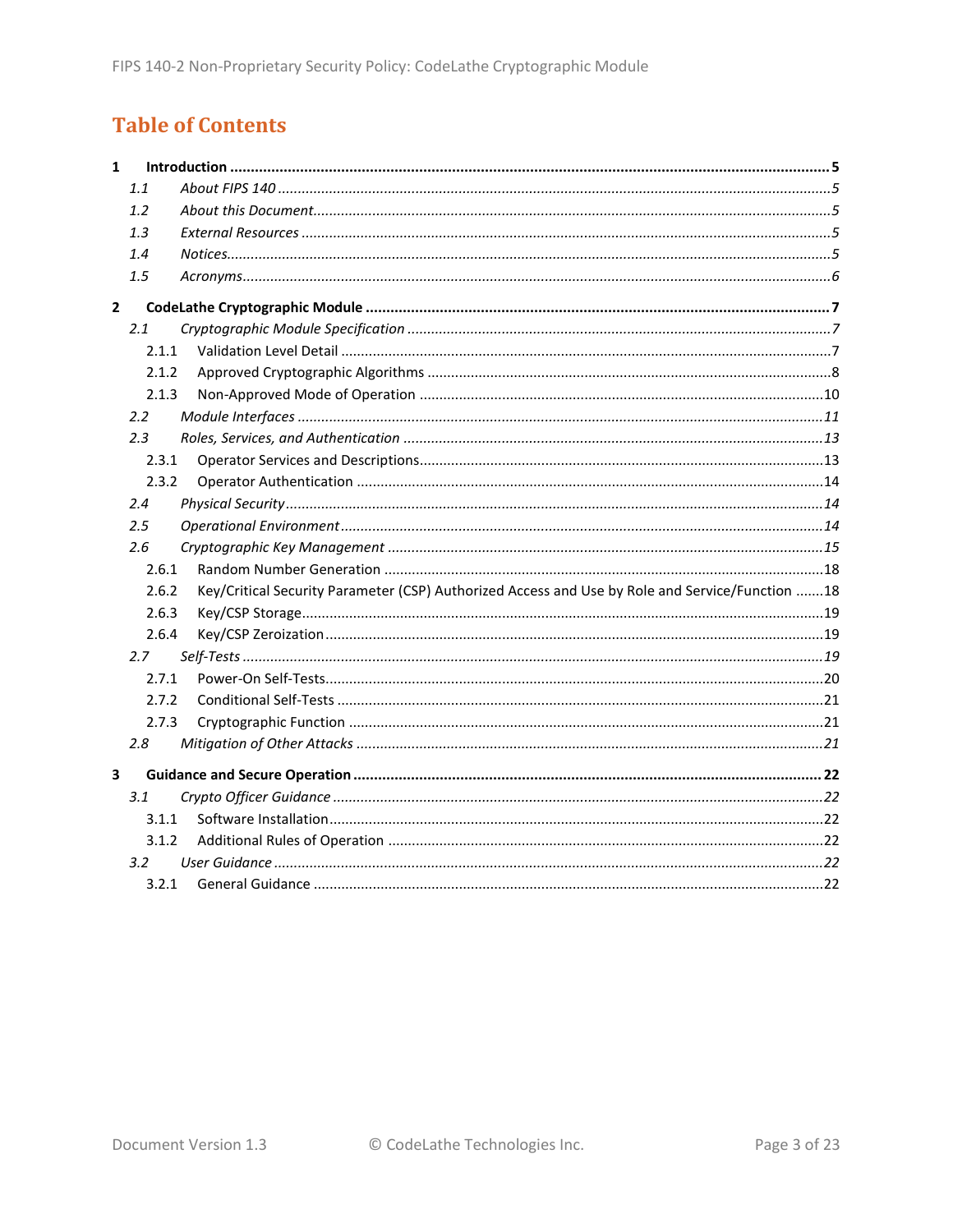# **List of Tables**

# **List of Figures**

|--|--|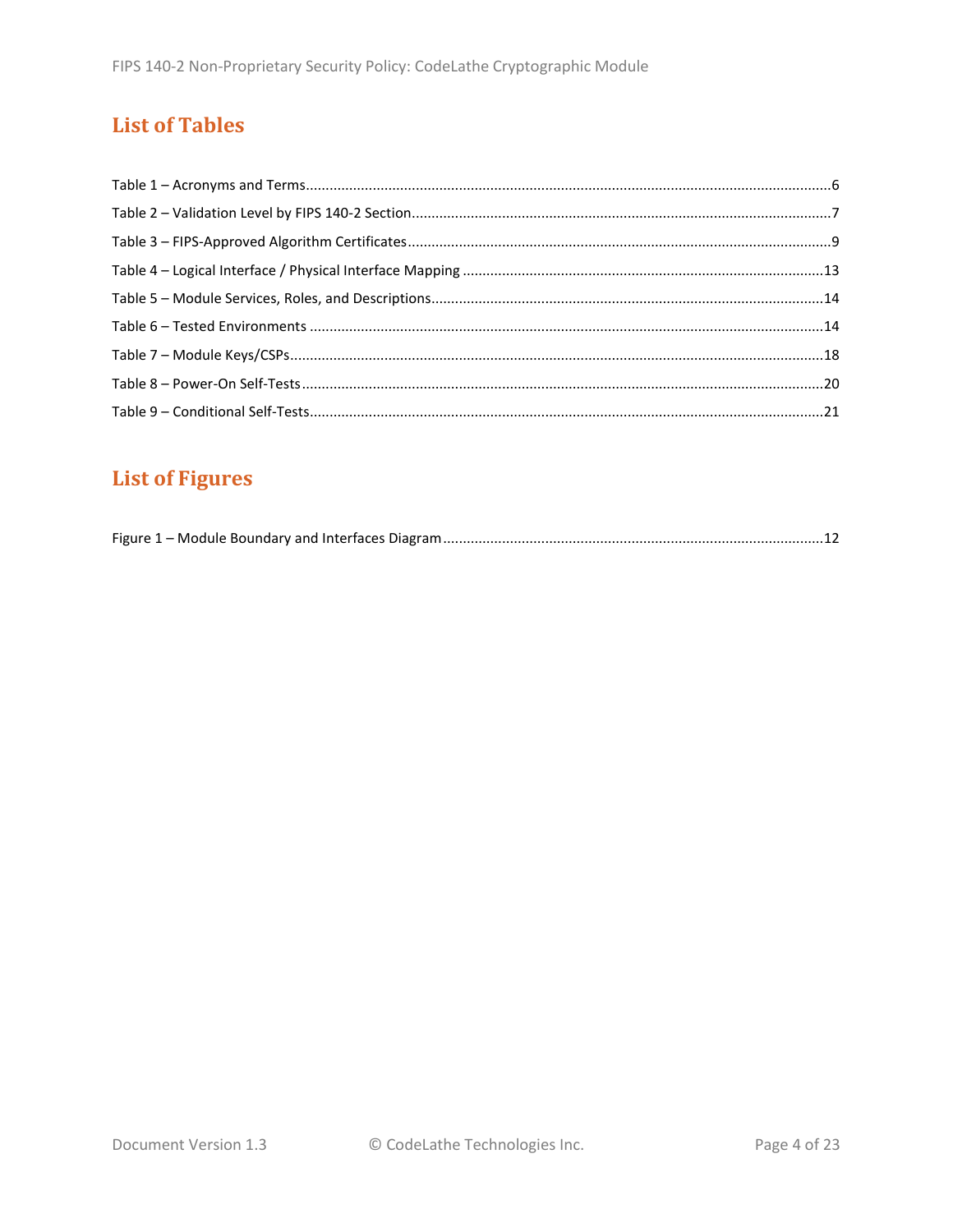# <span id="page-4-0"></span>**1 Introduction**

## <span id="page-4-1"></span>**1.1 About FIPS 140**

Federal Information Processing Standards Publication 140-2 — Security Requirements for Cryptographic Modules specifies requirements for cryptographic modules to be deployed in a Sensitive but Unclassified environment. The National Institute of Standards and Technology (NIST) and Canadian Centre for Cyber Security (CCCS) Cryptographic Module Validation Program (CMVP) run the FIPS 140 program. The NVLAP accredits independent testing labs to perform FIPS 140 testing; the CMVP validates modules meeting FIPS 140 validation. *Validated* is the term given to a module that is documented and tested against the FIPS 140 criteria.

More information is available on the CMVP website at [http://csrc.nist.gov/groups/STM/cmvp/index.html.](http://csrc.nist.gov/groups/STM/cmvp/index.html)

## <span id="page-4-2"></span>**1.2 About this Document**

This non-proprietary Cryptographic Module Security Policy for CodeLathe Cryptographic Module from CodeLathe Technologies Inc. provides an overview of the product and a high-level description of how it meets the security requirements of FIPS 140-2. This document contains details on the module's cryptographic keys and critical security parameters. This Security Policy concludes with instructions and guidance on running the module in a FIPS 140-2 mode of operation.

CodeLathe Cryptographic Module may also be referred to as the "module" in this document.

## <span id="page-4-3"></span>**1.3 External Resources**

The CodeLathe Technologies Inc. website [\(https://www.codelathe.com/\)](https://www.codelathe.com/) contains information on CodeLathe Technologies Inc. services and products. The Cryptographic Module Validation Program website contains links to the FIPS 140-2 certificate and CodeLathe Technologies Inc. contact information.

#### <span id="page-4-4"></span>**1.4 Notices**

This document may be freely reproduced and distributed in its entirety without modification.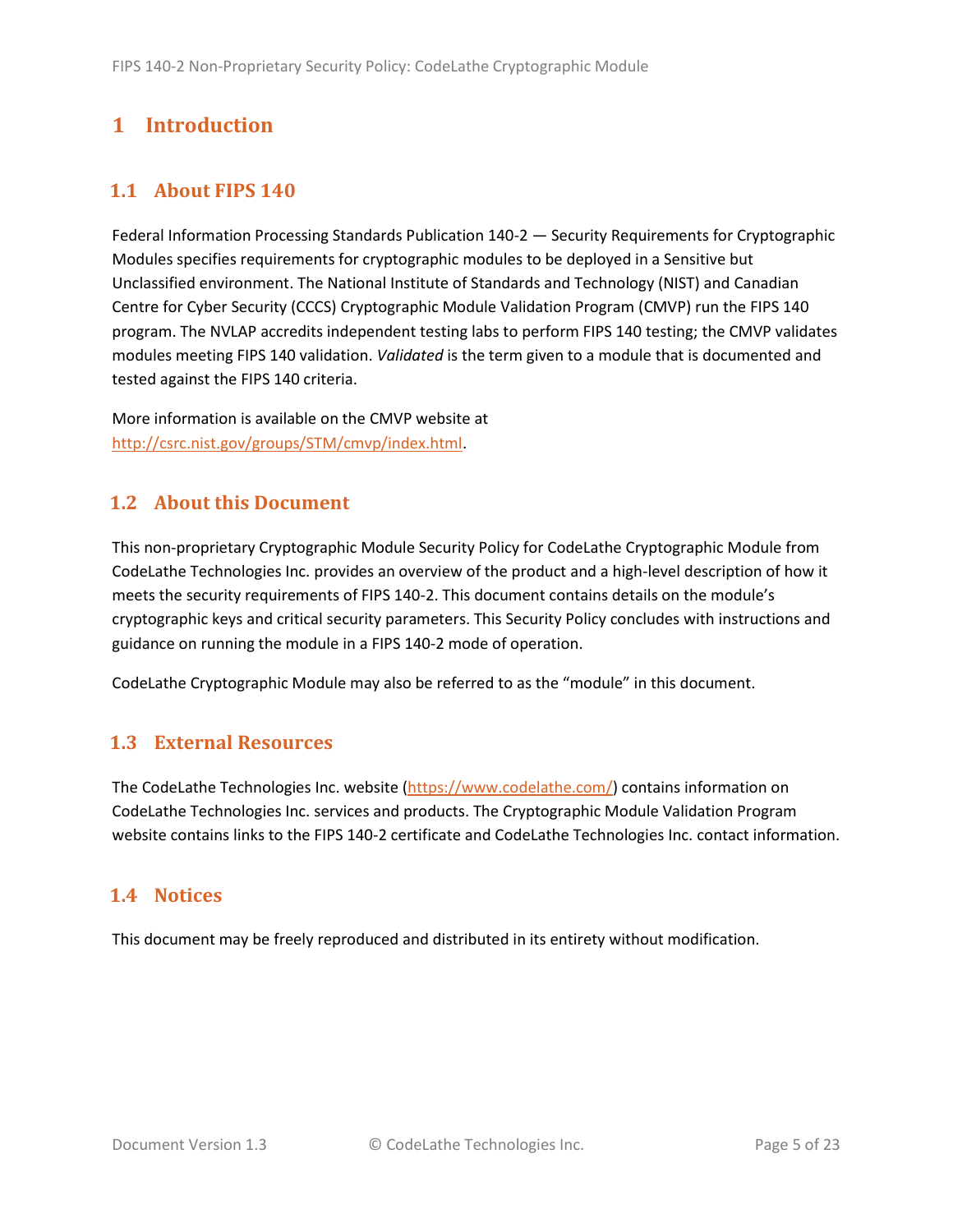# <span id="page-5-0"></span>**1.5 Acronyms**

| <b>Acronym</b>                                                | Term                                           |  |
|---------------------------------------------------------------|------------------------------------------------|--|
| <b>AES</b>                                                    | <b>Advanced Encryption Standard</b>            |  |
| <b>ANSI</b>                                                   | <b>American National Standards Institute</b>   |  |
| <b>API</b>                                                    | <b>Application Programming Interface</b>       |  |
| <b>CMVP</b>                                                   | Cryptographic Module Validation Program        |  |
| CO                                                            | Crypto Officer                                 |  |
| CCCS                                                          | Canadian Centre for Cyber Security             |  |
| <b>CSP</b>                                                    | <b>Critical Security Parameter</b>             |  |
| <b>DES</b>                                                    | Data Encryption Standard                       |  |
| <b>DH</b>                                                     | Diffie-Hellman                                 |  |
| <b>DRBG</b>                                                   | Deterministic Random Bit Generator             |  |
| <b>DSA</b>                                                    | Digital Signature Algorithm                    |  |
| <b>EC</b>                                                     | <b>Elliptic Curve</b>                          |  |
| <b>EMC</b>                                                    | <b>Electromagnetic Compatibility</b>           |  |
| <b>EMI</b>                                                    | Electromagnetic Interference                   |  |
| <b>FCC</b>                                                    | <b>Federal Communications Commission</b>       |  |
| <b>FIPS</b><br><b>Federal Information Processing Standard</b> |                                                |  |
| <b>GPC</b>                                                    | <b>General Purpose Computer</b>                |  |
| GUI                                                           | <b>Graphical User Interface</b>                |  |
| <b>HMAC</b>                                                   | (Keyed-) Hash Message Authentication Code      |  |
| <b>KAT</b>                                                    | <b>Known Answer Test</b>                       |  |
| <b>MAC</b>                                                    | <b>Message Authentication Code</b>             |  |
| <b>MD</b>                                                     | <b>Message Digest</b>                          |  |
| <b>NIST</b>                                                   | National Institute of Standards and Technology |  |
| <b>OS</b>                                                     | <b>Operating System</b>                        |  |
| <b>PKCS</b>                                                   | Public-Key Cryptography Standards              |  |
| <b>PRNG</b>                                                   | Pseudo Random Number Generator                 |  |
| <b>PSS</b>                                                    | Probabilistic Signature Scheme                 |  |
| <b>RNG</b>                                                    | Random Number Generator                        |  |
| <b>RSA</b>                                                    | Rivest, Shamir, and Adleman                    |  |
| <b>SHA</b>                                                    | Secure Hash Algorithm                          |  |
| SSL                                                           | Secure Sockets Layer                           |  |
| Triple Data Encryption Algorithm<br>Triple-DES                |                                                |  |
| <b>TLS</b>                                                    | <b>Transport Layer Security</b>                |  |
| <b>USB</b>                                                    | <b>Universal Serial Bus</b>                    |  |

The following table defines acronyms found in this document:

**Table 1 – Acronyms and Terms**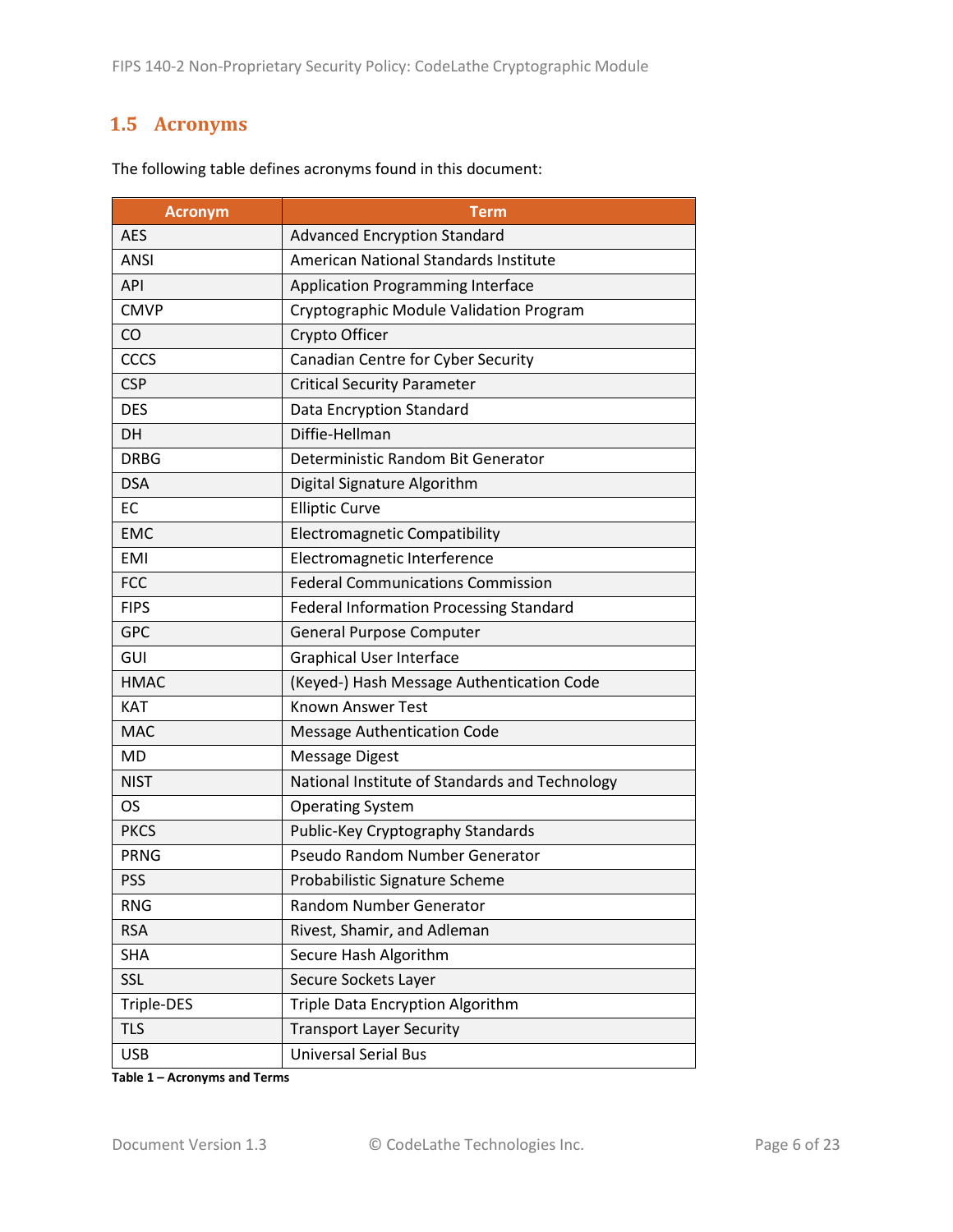# <span id="page-6-0"></span>**2 CodeLathe Cryptographic Module**

# <span id="page-6-1"></span>**2.1 Cryptographic Module Specification**

CodeLathe Cryptographic Module is a standards-based cryptographic engine for FileCloud server. FileCloud server enables enterprises to securely sync, share, govern files from various external clients such as Web browser, native file synchronization clients or mobile applications. FileCloud server provides robust encryption support for data in transit and at rest to enable best in class security of enterprise data. The CodeLathe Cryptographic Module provides all cryptographic functionality used in FileCloud server.

The module's logical cryptographic boundary is the shared library files and their integrity check HMAC files. The module is a multi-chip standalone embodiment installed on a General Purpose Device.

All operations of the module occur via calls from host applications and their respective internal daemons/processes. As such there are no untrusted services calling the services of the module.

The module supports two modes of operation: Approved and non-Approved. The module will be in the FIPS-approved mode when all power up self-tests have completed successfully, and only Approved algorithms are invoked. See Approved Cryptographic Algorithms section below for a list of the supported Approved algorithms. The non-Approved mode is entered when a non-Approved algorithm is invoked. See Non- Approved Algorithms for a list of non-Approved algorithms.

#### <span id="page-6-2"></span>**2.1.1 Validation Level Detail**

| <b>FIPS 140-2 Section Title</b>                              | <b>Validation Level</b> |
|--------------------------------------------------------------|-------------------------|
| Cryptographic Module Specification                           | 1                       |
| Cryptographic Module Ports and Interfaces                    | 1                       |
| Roles, Services, and Authentication                          | 1                       |
| Finite State Model                                           | 1                       |
| <b>Physical Security</b>                                     | N/A                     |
| <b>Operational Environment</b>                               |                         |
| Cryptographic Key Management                                 |                         |
| Electromagnetic Interference / Electromagnetic Compatibility | 1                       |
| Self-Tests                                                   | 1                       |
| Design Assurance                                             | 1                       |
| <b>Mitigation of Other Attacks</b>                           | N/A                     |
|                                                              |                         |

The following table lists the level of validation for each area in FIPS 140-2:

**Table 2 – Validation Level by FIPS 140-2 Section**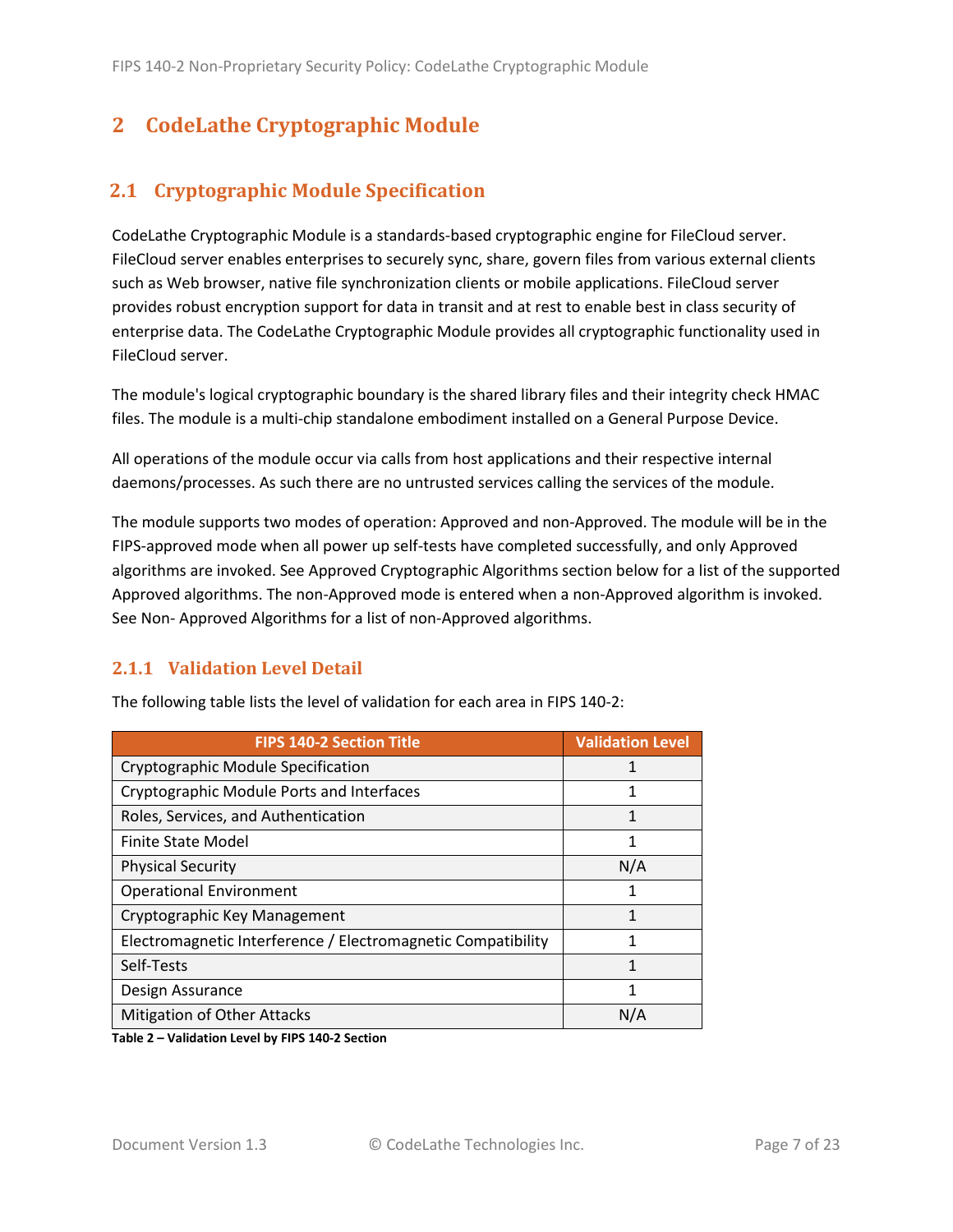# <span id="page-7-0"></span>**2.1.2 Approved Cryptographic Algorithms**

The module's cryptographic algorithm implementations have received the following certificate numbers from the Cryptographic Algorithm Validation Program:

| <b>Algorithm</b>                                                                   | <b>CAVP Certificate</b> |
|------------------------------------------------------------------------------------|-------------------------|
| <b>AES</b>                                                                         | 2273                    |
| ECB ( $e/d$ ; 128, 192, 256)                                                       |                         |
| CBC (e/d; 128, 192, 256)                                                           |                         |
| CFB1 (e/d; 128, 192, 256)                                                          |                         |
| CFB8 (e/d; 128, 192, 256)                                                          |                         |
| OFB (e/d; 128, 192, 256)<br><b>CTR</b> ( ext only; 128, 192, 256)                  |                         |
|                                                                                    |                         |
| CCM (KS: 128, 192, 256)                                                            |                         |
| CMAC (Generation/Verification) (KS: 128, 192, 256)                                 |                         |
|                                                                                    |                         |
| <b>GCM</b> (KS: AES_128(e/d), AES_192(e/d), AES_256(e/d))                          |                         |
| HMAC-SHA-1, HMAC-SHA-224, HMAC-SHA-256, HMAC- SHA-384, HMAC-SHA-512                | 1391                    |
| <b>DSA</b>                                                                         | 709                     |
| FIPS 186-4                                                                         |                         |
| <b>PQG Gen: 2048 &amp; 3072 (using SHA-2)</b>                                      |                         |
| PQG Ver: 1024, 2048 & 3072 (using SHA-1 and SHA-2)                                 |                         |
| Key Pair: 2048-bit & 3072-bit                                                      |                         |
| Sig Gen: 2048-bit & 3072-bit (using SHA-2)                                         |                         |
| Sig Ver: 1024-bit, 2048-bit & 3072-bit (using SHA-1 & SHA-2)                       |                         |
| <b>ECDSA</b>                                                                       | 368                     |
| FIPS 186-4                                                                         |                         |
| Key Pair Generation: Curves (P-224, P-256, P-384, P-521, K-233, K-283, K-409, K-   |                         |
| 571, B-233, B-283, B-409 & B-571)                                                  |                         |
| PKV: Curves All P, K & B                                                           |                         |
| Sig Gen: (P-224, P-256, P-384, P-521, K-233, K-283, K-409, K-571, B-233, B-283, B- |                         |
| 409 & B-571) (SHA-2)                                                               |                         |
| Sig Ver: Curves (P-192, P224, P-256, P-384, P-521, K-163, K-233, K-283, K-409, K-  |                         |
| 571, B-163, B-233, B-283, B-409 & B-571) (using SHA-1 and SHA-2)                   |                         |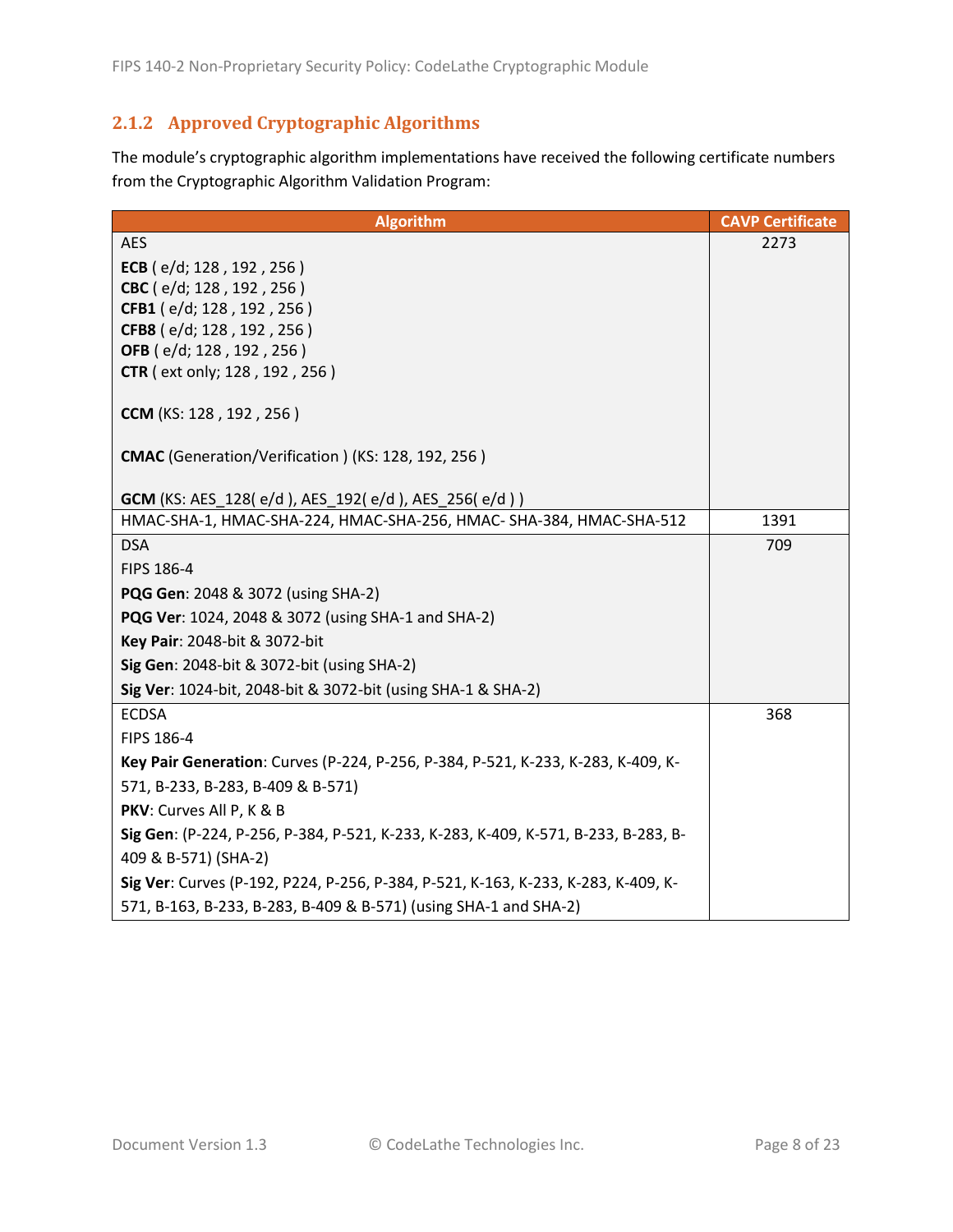| <b>Algorithm</b>                                                         | <b>CAVP Certificate</b> |
|--------------------------------------------------------------------------|-------------------------|
| RSA (X9.31, PKCS #1.5, PSS)                                              | 1166                    |
| FIPS 186-2                                                               |                         |
| <b>ANSIX9.31</b>                                                         |                         |
| Sig Gen: 4096 bit (using SHA-2)                                          |                         |
| Sig Ver: 1024-bit, 1536-bit, 2048-bit, 3072-bit, 4096-bit (any SHA size) |                         |
|                                                                          |                         |
| <b>PKCS1 V15</b>                                                         |                         |
| Sig Gen: 4096-bit (using SHA-2)                                          |                         |
| Sig Ver: 1024-bit, 1536-bit, 2048-bit, 3072-bit, 4096-bit (any SHA size) |                         |
|                                                                          |                         |
| <b>PSS</b>                                                               |                         |
| Sig Gen: 4096-bit (using SHA-2)                                          |                         |
| Sig Ver: 1024-bit, 1536-bit, 2048-bit, 3072-bit, 4096-bit (any SHA size) |                         |
|                                                                          |                         |
| FIPS 186-4                                                               |                         |
| <b>ANSIX9.31</b>                                                         |                         |
| Sig Gen: 2048-bit & 3072-bit (using SHA-2)                               |                         |
| Sig Ver: 1024-bit, 2048-bit, & 3072-bit (any SHA size)                   |                         |
|                                                                          |                         |
| <b>PKCS1 V15</b>                                                         |                         |
| Sig Gen: 2048-bit & 3072-bit (using SHA-2)                               |                         |
| Sig Ver: 1024-bit, 2048-bit, & 3072-bit (any SHA size)                   |                         |
|                                                                          |                         |
| <b>PSS</b>                                                               |                         |
| Sig Gen: 2048-bit & 3072-bit (using SHA-2)                               |                         |
| Sig Ver: 1024-bit, 2048-bit, & 3072-bit (any SHA size)                   |                         |
| SHA-1, SHA-224, SHA-256, SHA-384, SHA-512                                | 1954                    |
| Triple-DES                                                               | 1420                    |
| TECB(KO 1 e/d, KO 2 d only)                                              |                         |
| TCBC(KO1e/d, KO2donly)                                                   |                         |
| TCFB1(KO1e/d, KO2donly)                                                  |                         |
| TCFB8(KO1e/d, KO2donly)                                                  |                         |
| TCFB64(KO 1 e/d, KO 2 d only)                                            |                         |
| TOFB(KO 1 e/d, KO 2 d only)                                              |                         |
|                                                                          |                         |
| CMAC(KS: 3-Key; Generation/Verification; Block Size(s): Full / Partial)  |                         |
| SP 800-90A Rev.1 DRBG (Hash DRBG, HMAC DRBG, CTR DRBG)                   | 281                     |
| <b>CKG</b>                                                               | Vendor Affirmed         |

**Table 3 – FIPS-Approved Algorithm Certificates**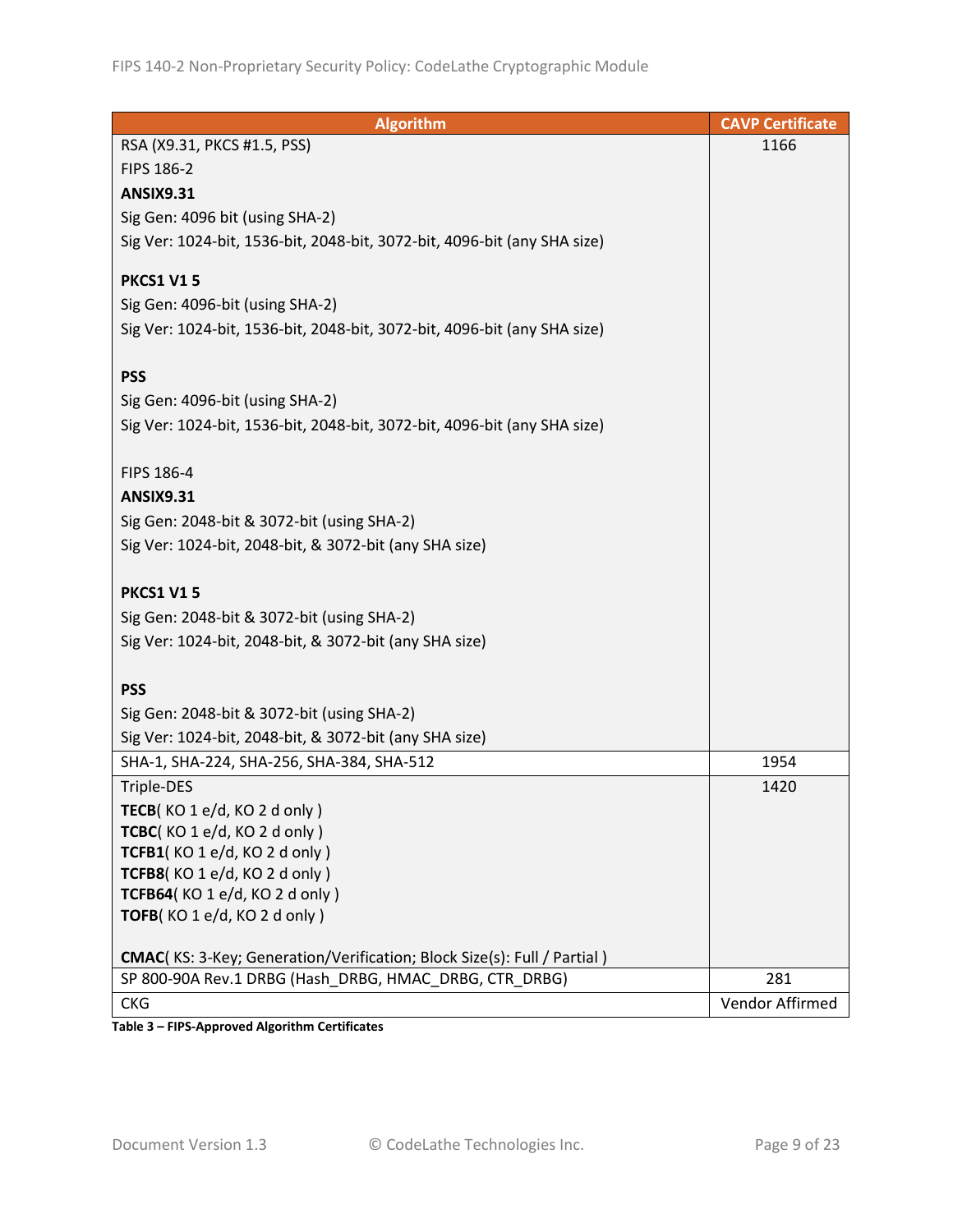### <span id="page-9-0"></span>**2.1.3 Non-Approved Mode of Operation**

The module supports a non-approved mode of operation. The algorithms listed in this section are not to be used by the operator in the FIPS Approved mode of operation.

The following algorithms shall not be used:

- AES XTS (  $(KS: XTS_128$  (  $(e/d)$   $(f/p)$  )  $KS: XTS_256$  (  $(e/d)$   $(f/p)$  )
- EC Diffie-Hellman
- RSA (key wrapping; key establishment methodology provides up to 256 bits of encryption strength)
- GMAC

The following algorithms are disallowed as of January 1, 2016 per the NIST SP 800-131A algorithm transitions:

- Random Number Generator Based on ANSI X9.31 Appendix A.2.4
- Two-Key Triple DES Encryption
- Dual EC DRBG

The following algorithms are disallowed as of January 1, 2014 per the NIST SP 800-131A algorithm transitions:

| <b>FIPS 186-4 DSA</b> | PQG Gen 1024-bit (any SHA size), 2048-bit & 3072-bit using SHA-1<br>Key Gen 1024-bit (any SHA size), 2048-bit & 3072-bit using SHA-1<br>Sig Gen 1024-bit (any SHA size), 2048-bit & 3072-bit using SHA-1 |
|-----------------------|----------------------------------------------------------------------------------------------------------------------------------------------------------------------------------------------------------|
| <b>FIPS 186-2 DSA</b> | PQG Gen 1024-bit (any SHA size)<br>PQG Ver 1024-but<br>Key Gen 1024-bit<br>Sig Gen 1024-bit (any SHA size), 2048-bit & 3072-bit using SHA-1                                                              |
| <b>FIPS 186-2 RSA</b> | <b>ANSIX9.31</b><br>Key Gen 1024 & 1536                                                                                                                                                                  |
|                       | <b>ANSIX9.31</b><br>Sig Gen 1024 & 1536 (any SHA size); 2048, 3072 & 4096 using SHA-1                                                                                                                    |
|                       | <b>PKCSI V15</b><br>Sig Gen 1024 & 1536 (any SHA size); 2048, 3072 & 4096 using SHA-1                                                                                                                    |
|                       | <b>PSS</b><br>Sig Gen 1024 & 1536 (any SHA size); 2048, 3072 & 4096 using SHA-1                                                                                                                          |
| <b>FIPS 186-4 RSA</b> | <b>ANSIX9.31</b><br>Sig Gen 1024 using SHA-1                                                                                                                                                             |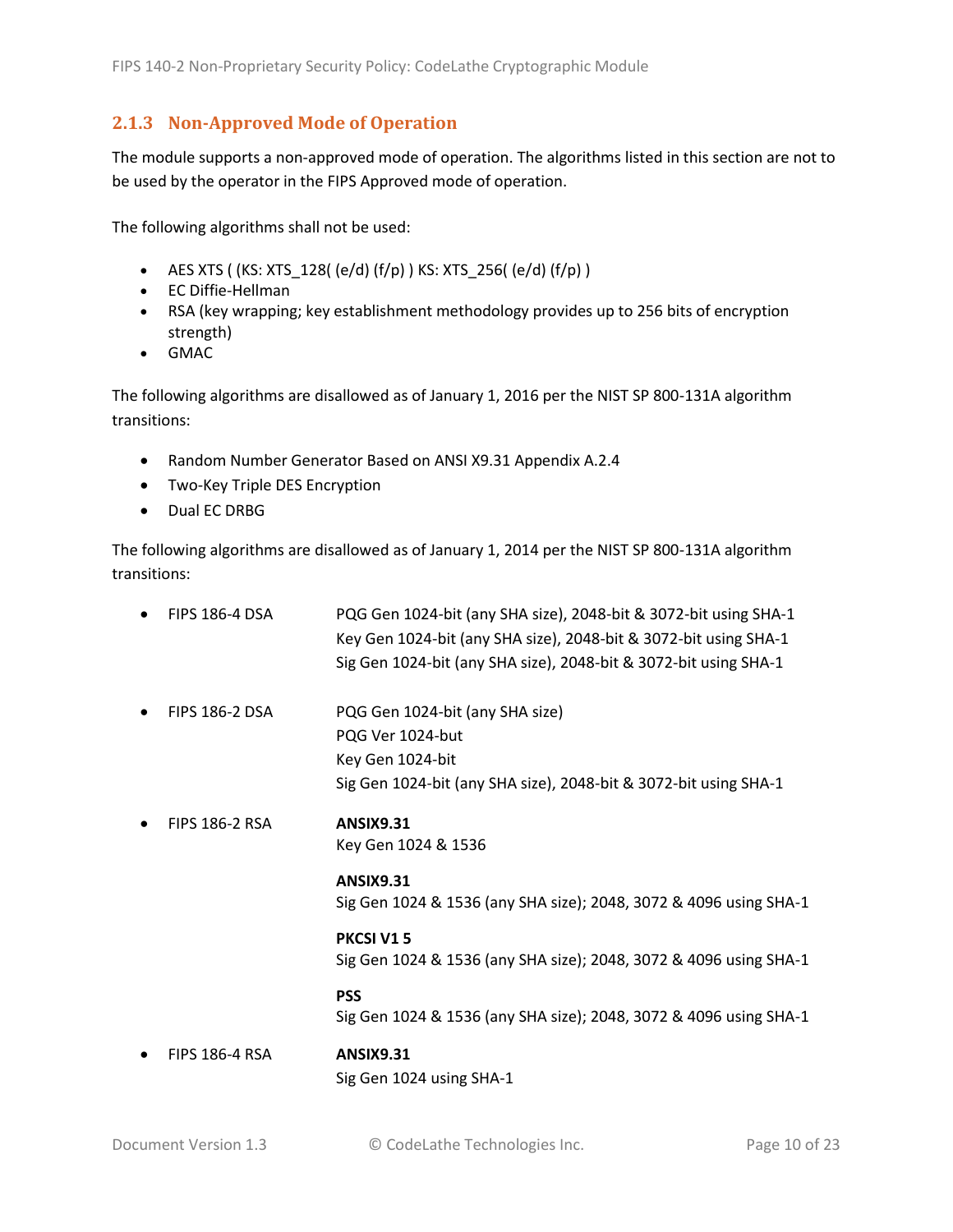#### **PKCSI V1 5** Sig Gen 1024 using SHA-1

**PSS** Sig Gen 1024 using SHA-1

| $\bullet$ | FIPS 186-2 ECDSA | <b>Key Pair Generation: Curves</b><br><b>PKV:</b> Curves All P, K & B<br>Sig Gen Curves: All P, K & B<br>Sig Ver Curves: All P, K & B | P-192, K-163 & B-163                                                   |
|-----------|------------------|---------------------------------------------------------------------------------------------------------------------------------------|------------------------------------------------------------------------|
| $\bullet$ | FIPS 186-4 ECDSA | <b>Key Pair Generation: Curves</b> $P-192$ , K-163 & B-163                                                                            |                                                                        |
|           |                  | B-233, B-283, B-409 & B-571) (using SHA-1)                                                                                            | Sig Gen Curves P-224, P-256, P-384, P-521, K-233, K-283, K-409, K-571, |

P-192-, K-163 & B-163 (any SHA size)

• CVL (ECC CDH KAS)

The following algorithms are disallowed as of September 1, 2020 per the FIPS 186-2 transitions:

- FIPS 186-2 RSA (X9.31, PKCS #1.5, PSS)
	- o **ANSIX9.31**
		- Key Gen: 2048-bit, 3072-bit & 4096-bit
		- Sig Gen: 2048-bit, 3072-bit (any SHA size)
		- Sig Gen: 4096-bit using SHA-1
	- o **PKCS1 V1 5**
		- Sig Gen: 2048-bit, 3072-bit (any SHA size)
		- Sig Gen: 4096-bit using SHA-1
	- o **PSS**
		- Sig Gen: 2048-bit, 3072-bit (any SHA size)
		- Sig Gen: 4096-bit using SHA-1

#### <span id="page-10-0"></span>**2.2 Module Interfaces**

The figure below shows the module's physical and logical block diagram: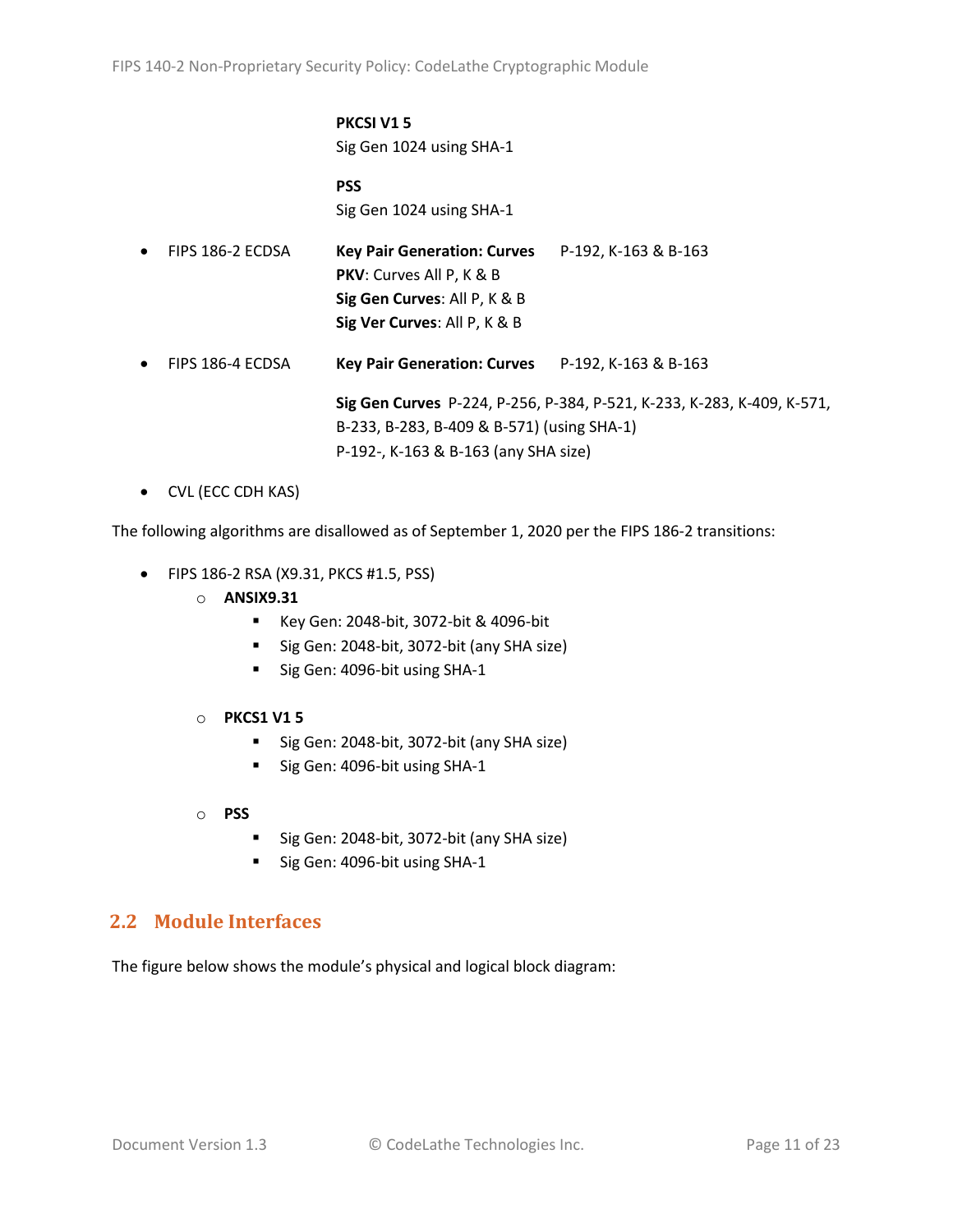

<span id="page-11-0"></span>**Figure 1 – Module Boundary and Interfaces Diagram**

The interfaces (ports) for the physical boundary include the computer keyboard port, mouse port, network port, USB ports, display and power plug. When operational, the module does not transmit any information across these physical ports because it is a software cryptographic module. Therefore, the module's interfaces are purely logical and are provided through the Application Programming Interface (API) that a calling daemon can operate. The logical interfaces expose services that applications directly call, and the API provides functions that may be called by a referencing application (see Sectio[n 2.3](#page-12-0) – [Roles, Services, and Authentication](#page-12-0) for the list of available functions). The module distinguishes between logical interfaces by logically separating the information according to the defined API.

The API provided by the module is mapped onto the FIPS 140-2 logical interfaces: data input, data output, control input, and status output. Each of the FIPS 140-2 logical interfaces relates to the module's callable interface, as follows:

| <b>FIPS 140-2 Interface</b> | Logical Interface                | Module Physical Interface |
|-----------------------------|----------------------------------|---------------------------|
| Data Input                  | Input parameters of API function | Network Interface         |
|                             | calls                            |                           |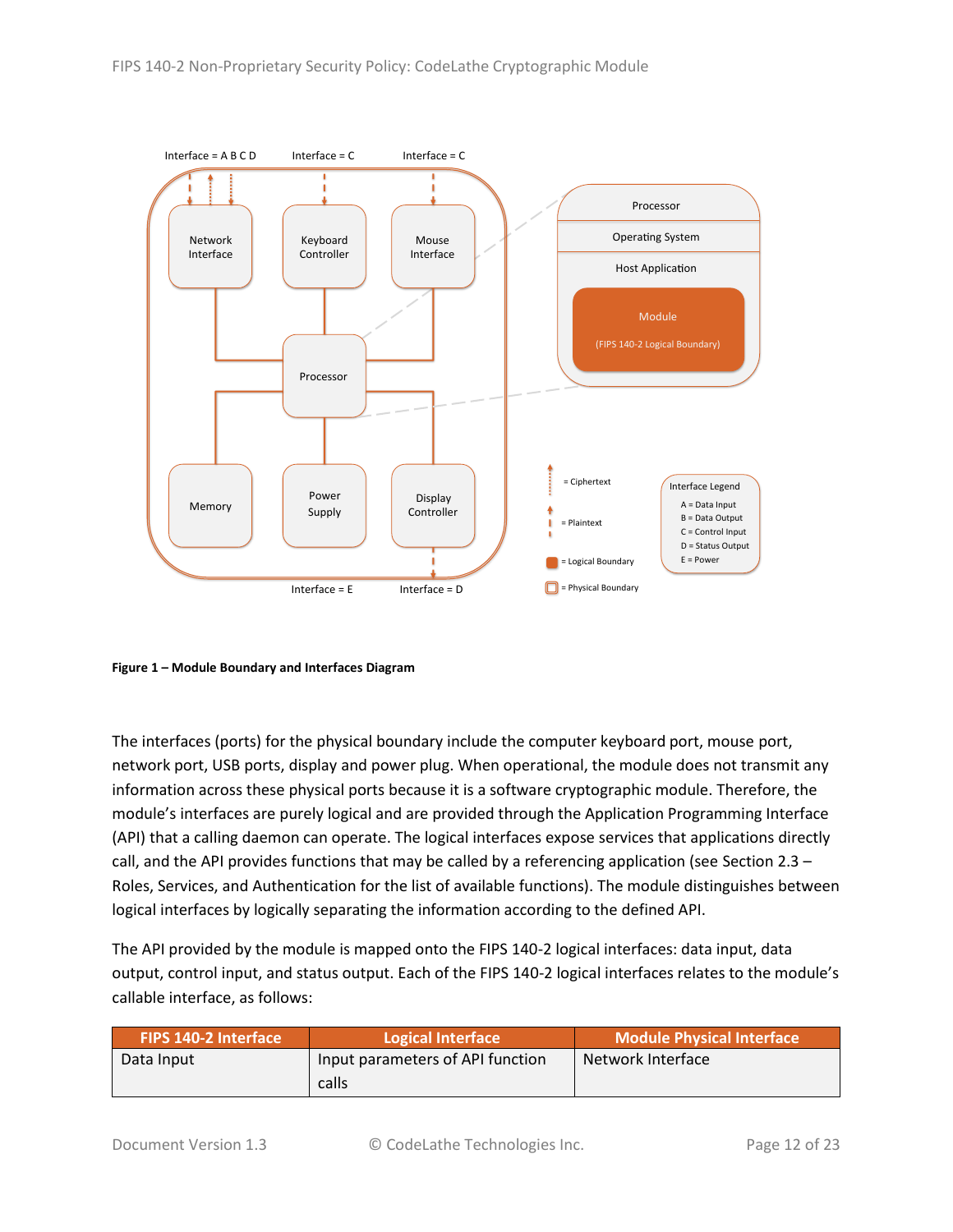| Data Output          | Output parameters of API function | Network Interface         |
|----------------------|-----------------------------------|---------------------------|
|                      | calls                             |                           |
| Control Input        | API function calls                | Keyboard Interface, Mouse |
|                      |                                   | Interface                 |
| <b>Status Output</b> | For FIPS mode, function calls     | <b>Display Controller</b> |
|                      | returning status information and  |                           |
|                      | return codes provided by API      |                           |
|                      | function calls.                   |                           |
| Power                | <b>None</b>                       | Power Supply              |

#### **Table 4 – Logical Interface / Physical Interface Mapping**

As shown in Figure 1 – [Module Boundary and Interfaces Diagram](#page-11-0) and Table 5 – Module [Services, Roles,](#page-13-3) [and Descriptions,](#page-13-3) the output data path is provided by the data interfaces and is logically disconnected from processes performing key generation or zeroization. No key information will be output through the data output interface when the module zeroizes keys.

# <span id="page-12-0"></span>**2.3 Roles, Services, and Authentication**

The module supports a Crypto Officer and a User role. The module does not support a Maintenance role. The User and Crypto-Officer roles are implicitly assumed by the entity accessing services implemented by the Module.

#### <span id="page-12-1"></span>**2.3.1 Operator Services and Descriptions**

The module supports services that are available to users in the various roles. All of the services are described in detail in the module's user documentation. The following table shows the services available to the various roles and the access to cryptographic keys and CSPs resulting from services:

| <b>Service</b>        | <b>Roles</b> | <b>CSP</b> / Algorithm                  | <b>Permission</b>  |
|-----------------------|--------------|-----------------------------------------|--------------------|
| Module initialization | Crypto       | None                                    | CO:                |
|                       | Officer      |                                         | execute            |
|                       |              |                                         |                    |
| Symmetric             | User         | AES Key, Triple-DES Key                 | User:              |
| encryption/decryption |              |                                         | read/write/execute |
| Digital signature     | User         | RSA Private Key, DSA Private Key, ECDSA | User:              |
| generation            |              | Private Key                             | read/write/execute |
| Digital Signature     | User         | RSA Public Key, DSA Public Key, ECDSA   | User:              |
| verification          |              | Public Key                              | read/write/execute |
| Symmetric key         | User         | AES Key, Triple-DES Key                 | User:              |
| generation            |              |                                         | read/write/execute |
| Asymmetric key        | User         | DSA Private Key, ECDSA Private Key      | User:              |
| generation            |              |                                         | read/write/execute |
| Keyed Hash (HMAC)     | User         | HMAC Key                                | User:              |
|                       |              | HMAC SHA-1, HMAC SHA-224, HMAC SHA-     | read/write/execute |
|                       |              | 256, HMAC SHA-384, HMAC SHA-512         |                    |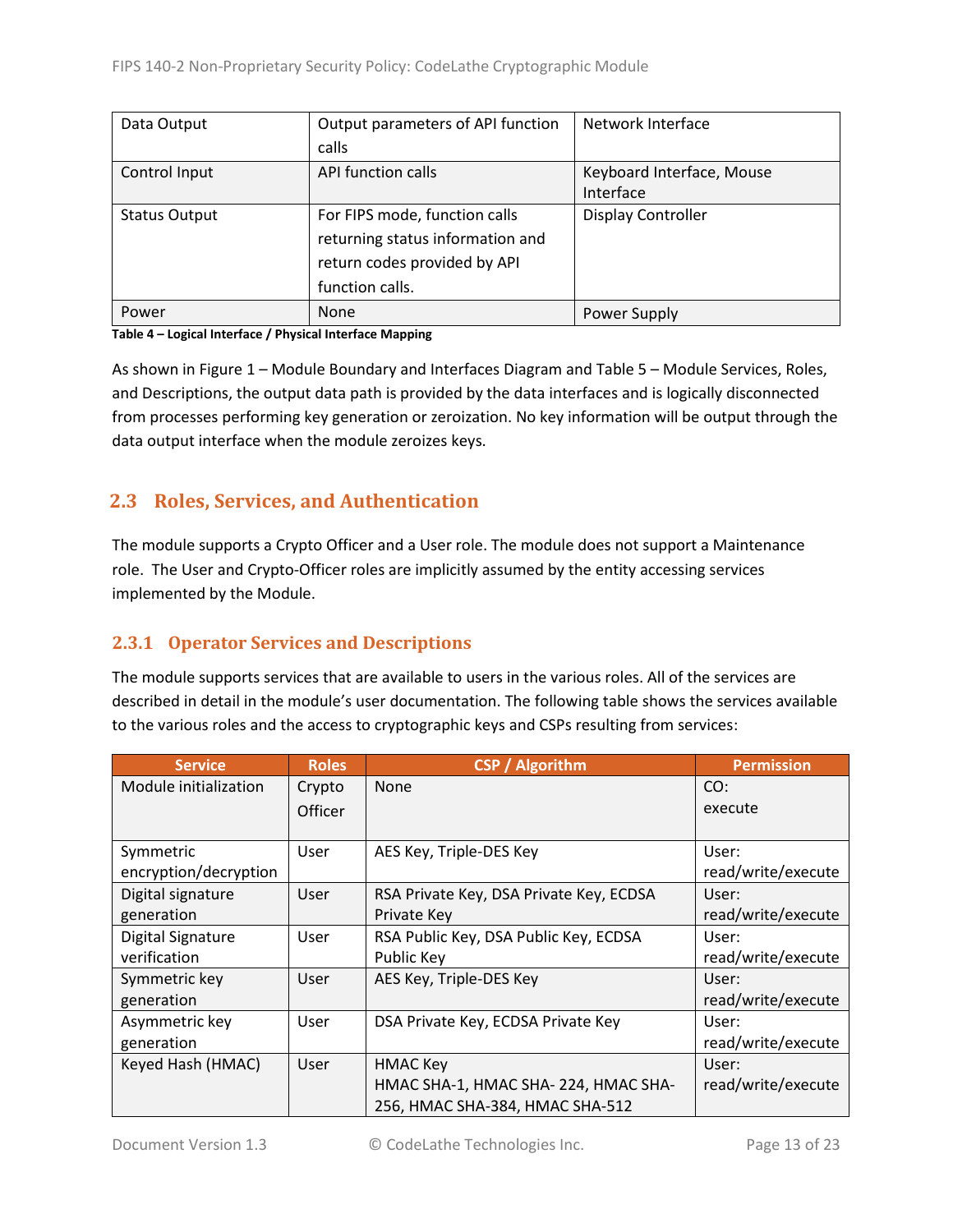| Message digest (SHS) | User    | SHA-1, SHA-224, SHA-256, SHA-384, SHA- | User:              |
|----------------------|---------|----------------------------------------|--------------------|
|                      |         | 512                                    | read/write/execute |
| Random number        | User    | DRBG Internal State, DRBG Entropy      | User:              |
| generation           |         |                                        | read/write/execute |
| Show status          | Crypto  | None                                   | User and CO:       |
|                      | Officer |                                        | execute            |
|                      | User    |                                        |                    |
| Self test            | User    | None                                   | User:              |
|                      |         |                                        | read/execute       |
| Zeroize              | Crypto  | All CSPs                               | CO:                |
|                      | Officer |                                        | read/write/execute |
|                      | User    |                                        |                    |

<span id="page-13-3"></span>**Table 5 – Module Services, Roles, and Descriptions**

The operator is required to review the sections Approved Cryptographic Algorithms, Non-Approved Cryptographic Algorithms, and Guidance and Secure Operation to ensure only approved algorithms are used.

### <span id="page-13-0"></span>**2.3.2 Operator Authentication**

As required by FIPS 140-2, there are two roles (a Crypto Officer role and User role) in the module that operators may assume. As allowed by Level 1, the module does not support authentication to access services. As such, there are no applicable authentication policies. Access control policies are implicitly defined by the services available to the roles as specified in Table 5 – Module [Services, Roles,](#page-13-3) and [Descriptions.](#page-13-3)

# <span id="page-13-1"></span>**2.4 Physical Security**

This section of requirements does not apply to this module. The module is a software-only module and does not implement any physical security mechanisms.

# <span id="page-13-2"></span>**2.5 Operational Environment**

The module operates on a general purpose computer (GPC) running a general purpose operating system (GPOS). For FIPS purposes, the module is running on this operating system in single user mode and does not require any additional configuration to meet the FIPS requirements.

The module was tested on the following platforms:

| Platform          | <b>Operating System</b> | <b>CPHIG</b> |
|-------------------|-------------------------|--------------|
| Dell Optiplex 755 | CentOS 6.3              | Intel i7     |

**Table 6 – Tested Environments**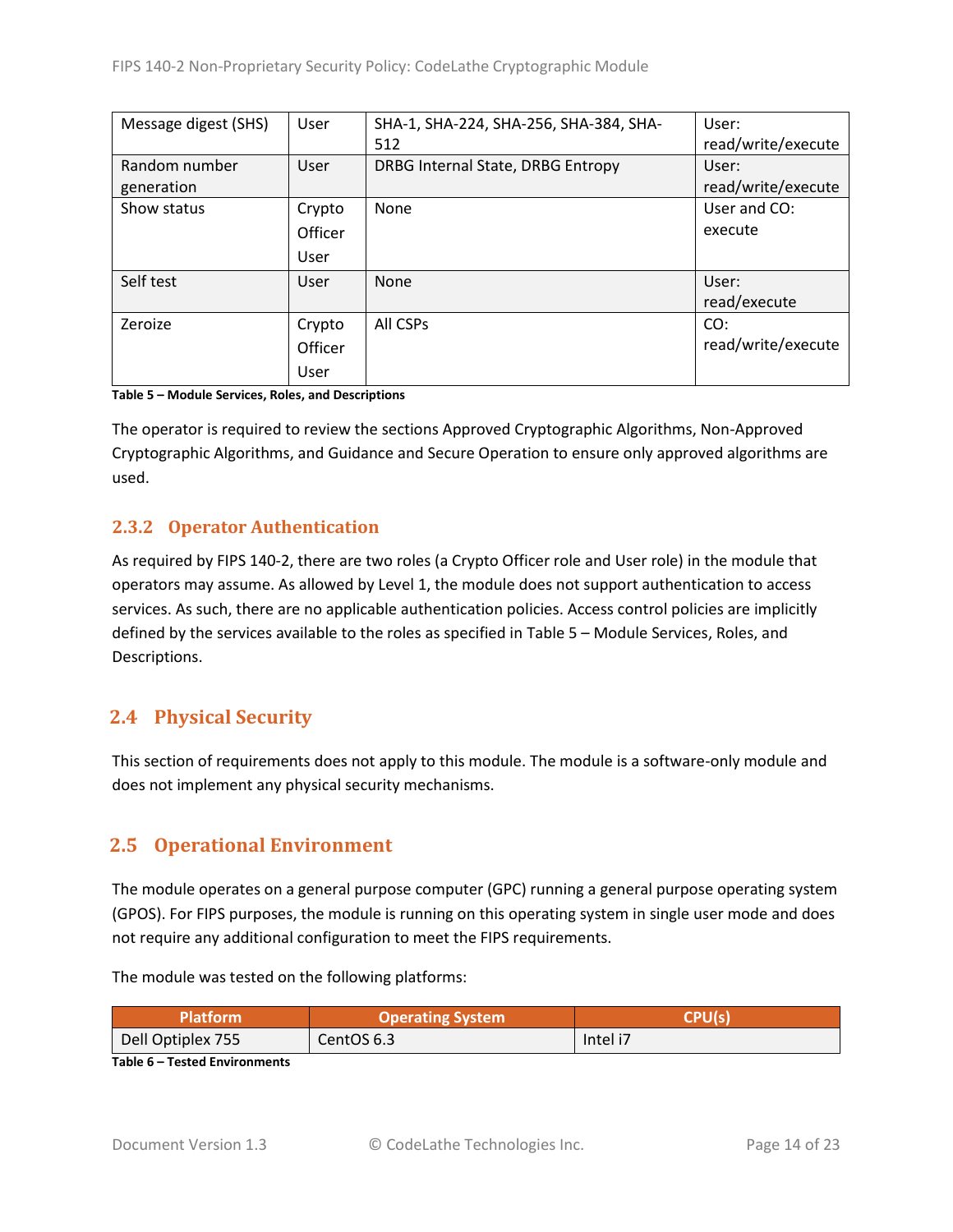Compliance is maintained for other versions of the respective operating system family where the binary is unchanged. No claim can be made as to the correct operation of the module or the security strengths of the generated keys when ported to an operational environment which is not listed on the validation certificate.

The GPC(s) used during testing met Federal Communications Commission (FCC) FCC Electromagnetic Interference (EMI) and Electromagnetic Compatibility (EMC) requirements for business use as defined by 47 Code of Federal Regulations, Part15, Subpart B. FIPS 140-2 validation compliance is maintained when the module is operated on other versions of the GPOS running in single user mode, assuming that the requirements outlined in NIST IG G.5 are met.

# <span id="page-14-0"></span>**2.6 Cryptographic Key Management**

| <b>Keys and CSPs</b> | <b>Storage</b><br><b>Locations</b> | <b>Storage</b><br><b>Method</b> | <b>Input</b><br><b>Method</b> | <b>Output</b><br><b>Method</b> | <b>Zeroization</b> | <b>Access</b> |
|----------------------|------------------------------------|---------------------------------|-------------------------------|--------------------------------|--------------------|---------------|
| AES Key (128,        | <b>RAM</b>                         | Plaintext                       | API call                      | None                           | power cycle        | CO: RWD       |
| 192, 256 bits)       |                                    |                                 | parameter                     |                                | cleanse()          |               |
|                      |                                    |                                 |                               |                                |                    | U: RWD        |
| Encrypt/Decrypt      |                                    |                                 |                               |                                |                    |               |
| operations           |                                    |                                 |                               |                                |                    |               |
| Used to generate     |                                    |                                 |                               |                                |                    |               |
| and verify MACs      |                                    |                                 |                               |                                |                    |               |
| with AES as part     |                                    |                                 |                               |                                |                    |               |
| of the CMAC          |                                    |                                 |                               |                                |                    |               |
| algorithm.           |                                    |                                 |                               |                                |                    |               |
| Triple-DES Key       | <b>RAM</b>                         | Plaintext                       | API call                      | None                           | power cycle        | CO: RWD       |
| $(168 \text{ bits})$ |                                    |                                 | parameter                     |                                | cleanse()          |               |
|                      |                                    |                                 |                               |                                |                    | U: RWD        |
| Used for             |                                    |                                 |                               |                                |                    |               |
| Encrypt/Decrypt      |                                    |                                 |                               |                                |                    |               |
| operations.          |                                    |                                 |                               |                                |                    |               |
| Used for             |                                    |                                 |                               |                                |                    |               |
| generating and       |                                    |                                 |                               |                                |                    |               |
| verifying MACs       |                                    |                                 |                               |                                |                    |               |
| with Triple-DES      |                                    |                                 |                               |                                |                    |               |
| as part of the       |                                    |                                 |                               |                                |                    |               |
| CMAC algorithm.      |                                    |                                 |                               |                                |                    |               |

The table below provides a complete list of Critical Security Parameters used within the module: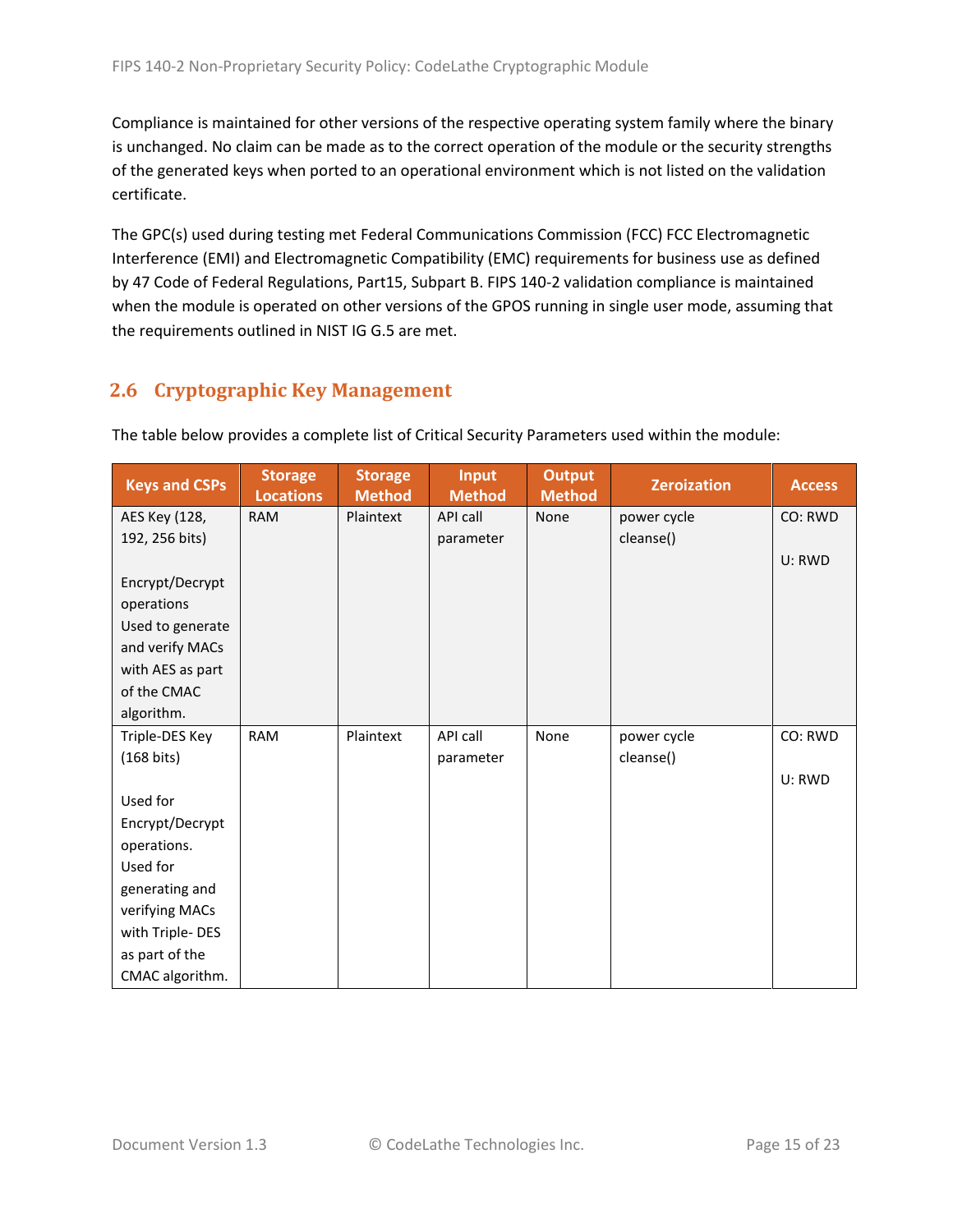| <b>Keys and CSPs</b>                  | <b>Storage</b><br><b>Locations</b> | <b>Storage</b><br><b>Method</b> | <b>Input</b><br><b>Method</b> | <b>Output</b><br><b>Method</b> | <b>Zeroization</b> | <b>Access</b> |
|---------------------------------------|------------------------------------|---------------------------------|-------------------------------|--------------------------------|--------------------|---------------|
| RSA Public Key                        | <b>RAM</b>                         | Plaintext                       | <b>API call</b>               | API call                       | power cycle        | CO: RWD       |
| (1024, 1536,                          |                                    |                                 | parameter                     | parameter                      | cleanse()          |               |
| 2048, 3072, 4096                      |                                    |                                 |                               |                                |                    | U: RWD        |
| bits)                                 |                                    |                                 |                               |                                |                    |               |
|                                       |                                    |                                 |                               |                                |                    |               |
| <b>RSA</b>                            |                                    |                                 |                               |                                |                    |               |
| public/private                        |                                    |                                 |                               |                                |                    |               |
| keys used to sign                     |                                    |                                 |                               |                                |                    |               |
| and verify data.                      |                                    |                                 |                               |                                |                    |               |
| RSA Private Key                       | <b>RAM</b>                         | Plaintext                       | API call                      | API call                       | power cycle        | CO: RWD       |
| (2048, 3072,                          |                                    |                                 | parameter                     | parameter                      | cleanse()          |               |
| 4096 bits)                            |                                    |                                 |                               |                                |                    | U: RWD        |
|                                       |                                    |                                 |                               |                                |                    |               |
| <b>RSA</b>                            |                                    |                                 |                               |                                |                    |               |
| public/private                        |                                    |                                 |                               |                                |                    |               |
| keys used to sign<br>and verify data. |                                    |                                 |                               |                                |                    |               |
| <b>DSA Public Key</b>                 | <b>RAM</b>                         | Plaintext                       | <b>API call</b>               | API call                       | power cycle        | CO: RWD       |
| (1024, 2048, and                      |                                    |                                 | parameter                     | parameter                      | cleanse()          |               |
| 3072 bits)                            |                                    |                                 |                               |                                |                    | U: RWD        |
|                                       |                                    |                                 |                               |                                |                    |               |
| <b>DSA</b>                            |                                    |                                 |                               |                                |                    |               |
| public/private                        |                                    |                                 |                               |                                |                    |               |
| keys used to sign                     |                                    |                                 |                               |                                |                    |               |
| and verify data.                      |                                    |                                 |                               |                                |                    |               |
| DSA Private Key                       | <b>RAM</b>                         | Plaintext                       | API call                      | API call                       | power cycle        | CO: RWD       |
| (2048, and 3072                       |                                    |                                 | parameter                     | parameter                      | cleanse()          |               |
| bits)                                 |                                    |                                 |                               |                                |                    | U: RWD        |
|                                       |                                    |                                 |                               |                                |                    |               |
| <b>DSA</b>                            |                                    |                                 |                               |                                |                    |               |
| public/private                        |                                    |                                 |                               |                                |                    |               |
| keys used to sign                     |                                    |                                 |                               |                                |                    |               |
| and verify data.                      |                                    |                                 |                               |                                |                    |               |
| HMAC Key (≥ 112                       | <b>RAM</b>                         | Plaintext                       | API call                      | API call                       | power cycle        | CO: RWD       |
| bits)                                 |                                    |                                 | parameter                     | parameter                      | cleanse()          |               |
|                                       |                                    |                                 |                               |                                |                    | U: RWD        |
| HMAC keys used<br>to generate and     |                                    |                                 |                               |                                |                    |               |
| verify MACs on                        |                                    |                                 |                               |                                |                    |               |
| data.                                 |                                    |                                 |                               |                                |                    |               |
| <b>Integrity Key</b>                  | Module                             | Plaintext                       | None                          | None                           | None               | CO: RWD       |
|                                       | Binary                             |                                 |                               |                                |                    |               |
|                                       |                                    |                                 |                               |                                |                    | U: RWD        |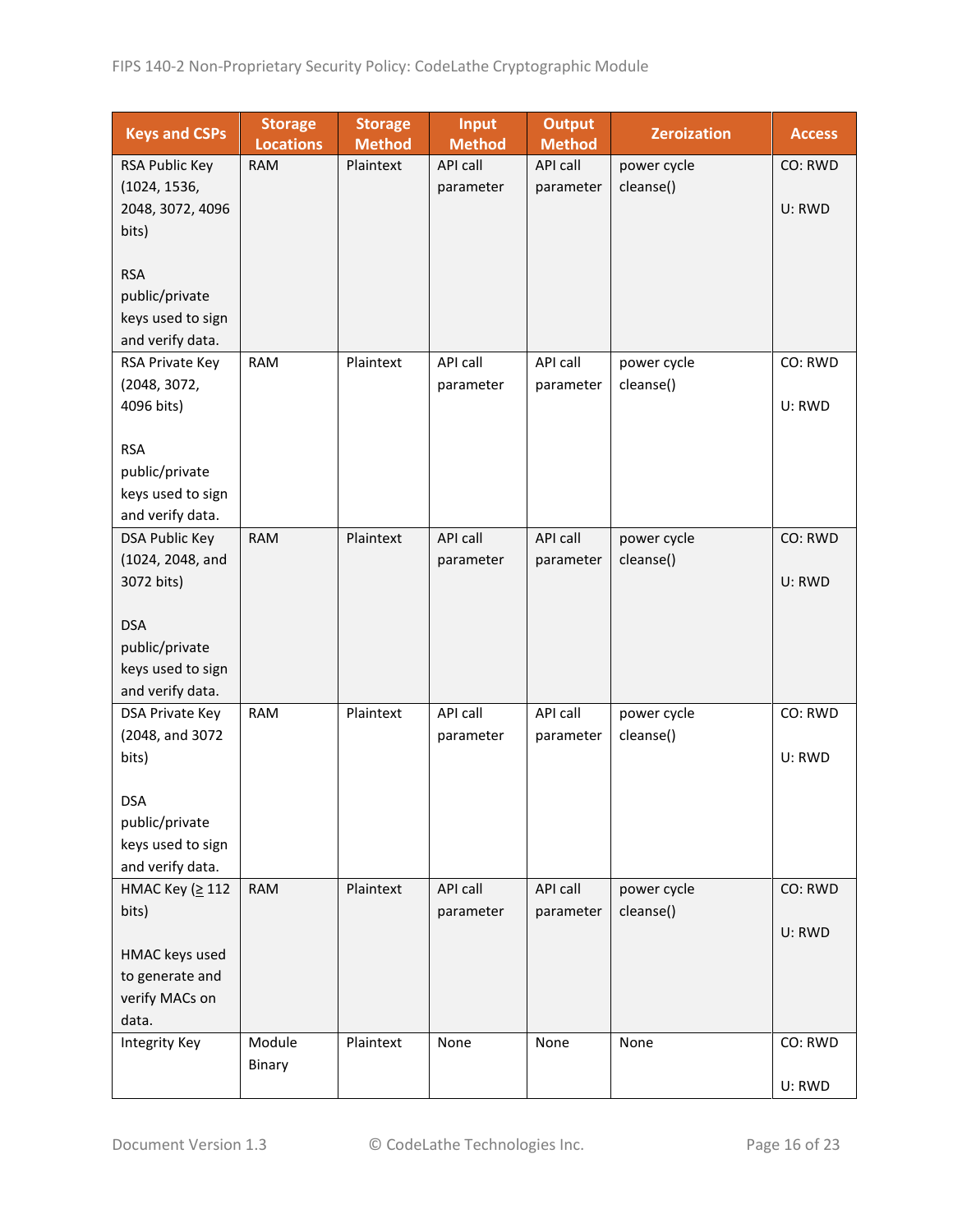| <b>Keys and CSPs</b>    | <b>Storage</b><br><b>Locations</b> | <b>Storage</b><br><b>Method</b> | <b>Input</b><br><b>Method</b> | <b>Output</b><br><b>Method</b> | <b>Zeroization</b> | <b>Access</b> |
|-------------------------|------------------------------------|---------------------------------|-------------------------------|--------------------------------|--------------------|---------------|
| <b>ECDSA Private</b>    | <b>RAM</b>                         | Plaintext                       | <b>API call</b>               | API call                       | power cycle        | CO: RWD       |
| Key (PKG: Curves        |                                    |                                 | parameter                     | parameter                      | cleanse()          |               |
| (P-224, P-256, P-       |                                    |                                 |                               |                                |                    | U: RWD        |
| 384, P-521, K-          |                                    |                                 |                               |                                |                    |               |
| 233, K-283, K-          |                                    |                                 |                               |                                |                    |               |
| 409, K-571, B-          |                                    |                                 |                               |                                |                    |               |
| 233, B-283, B-          |                                    |                                 |                               |                                |                    |               |
| 409 & B-571)            |                                    |                                 |                               |                                |                    |               |
| PKV: Curves All         |                                    |                                 |                               |                                |                    |               |
| P, K & B                |                                    |                                 |                               |                                |                    |               |
|                         |                                    |                                 |                               |                                |                    |               |
| <b>ECDSA</b>            |                                    |                                 |                               |                                |                    |               |
| public/private          |                                    |                                 |                               |                                |                    |               |
| keys used to sign       |                                    |                                 |                               |                                |                    |               |
| and verify data.        |                                    |                                 |                               |                                |                    |               |
| <b>ECDSA Public Key</b> | <b>RAM</b>                         | Plaintext                       | API call                      | API call                       | power cycle        | CO: RWD       |
| (PKG: Curves (P-        |                                    |                                 | parameter                     | parameter                      | cleanse()          |               |
| 224, P-256, P-          |                                    |                                 |                               |                                |                    | U: RWD        |
| 384, P-521, K-          |                                    |                                 |                               |                                |                    |               |
| 233, K-283, K-          |                                    |                                 |                               |                                |                    |               |
| 409, K-571, B-          |                                    |                                 |                               |                                |                    |               |
| 233, B-283, B-          |                                    |                                 |                               |                                |                    |               |
| 409 & B-571)            |                                    |                                 |                               |                                |                    |               |
| PKV: Curves All         |                                    |                                 |                               |                                |                    |               |
| P, K & B)               |                                    |                                 |                               |                                |                    |               |
|                         |                                    |                                 |                               |                                |                    |               |
| <b>ECDSA</b>            |                                    |                                 |                               |                                |                    |               |
| public/private          |                                    |                                 |                               |                                |                    |               |
| keys used to sign       |                                    |                                 |                               |                                |                    |               |
| and verify data.        |                                    |                                 |                               |                                |                    |               |
| <b>DRBG Internal</b>    | <b>RAM</b>                         | Plaintext                       | None                          | None                           | power cycle        | CO: RWD       |
| state (V,C, Key         |                                    |                                 |                               |                                | cleanse()          |               |
| value)                  |                                    |                                 |                               |                                |                    | U: RWD        |
|                         |                                    |                                 |                               |                                |                    |               |
| V and key are           |                                    |                                 |                               |                                |                    |               |
| used as part of         |                                    |                                 |                               |                                |                    |               |
| HMAC and CTR            |                                    |                                 |                               |                                |                    |               |
| DRBG process. V         |                                    |                                 |                               |                                |                    |               |
| and C are used as       |                                    |                                 |                               |                                |                    |               |
| part of HASH            |                                    |                                 |                               |                                |                    |               |
| DRBG process.           |                                    |                                 |                               |                                |                    |               |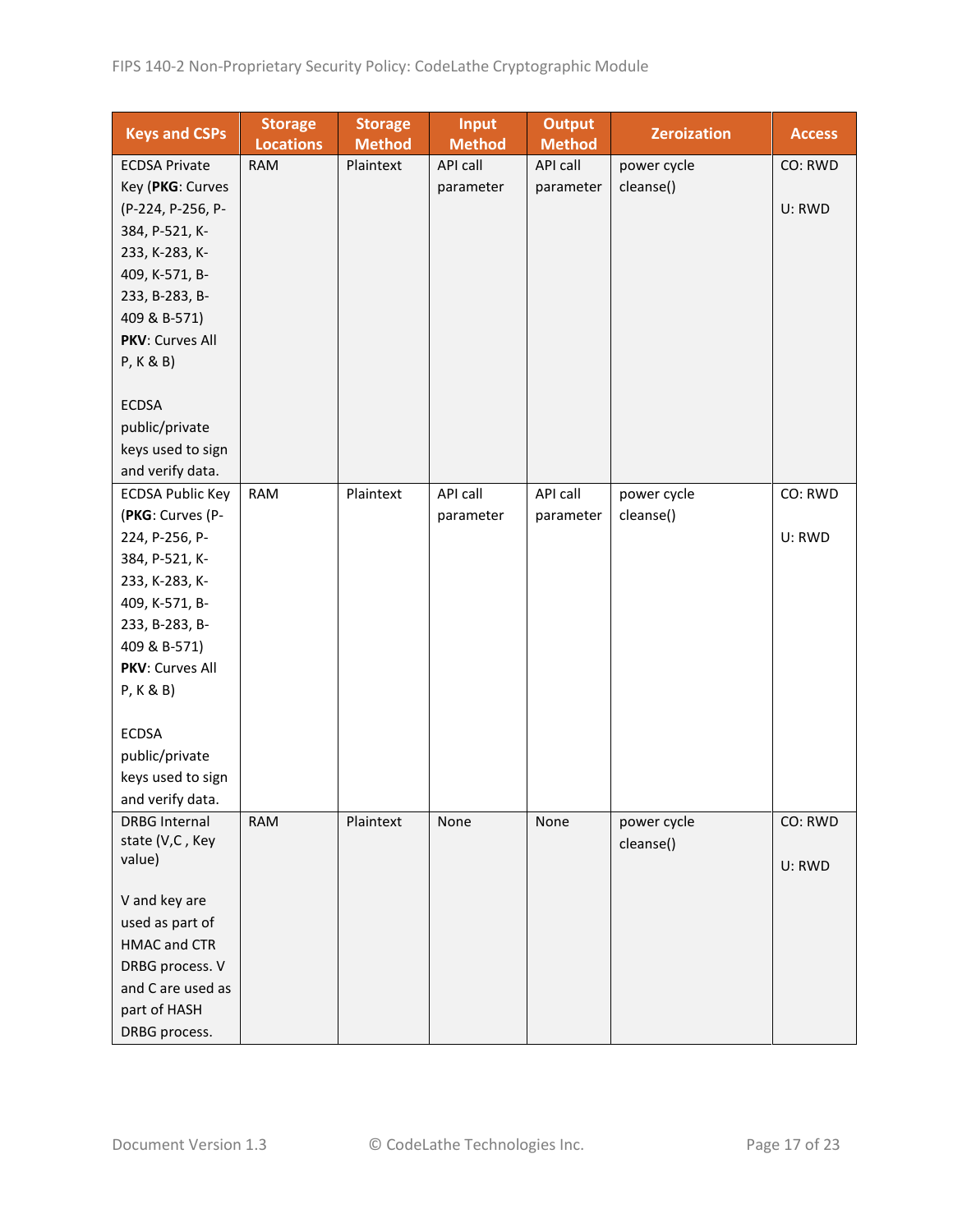| <b>Keys and CSPs</b> | <b>Storage</b><br><b>Locations</b> | <b>Storage</b><br>Method | Input<br><b>Method</b> | <b>Output</b><br><b>Method</b> | <b>Zeroization</b> | <b>Access</b> |
|----------------------|------------------------------------|--------------------------|------------------------|--------------------------------|--------------------|---------------|
| <b>DRBG Entropy</b>  | <b>RAM</b>                         | Plaintext                | API call               | None                           | power cycle        | CO: RWD       |
|                      |                                    |                          | parameter              |                                | cleanse()          |               |
| Entropy input        |                                    |                          |                        |                                |                    | U: RWD        |
| strings used as      |                                    |                          |                        |                                |                    |               |
| part of the DRBG     |                                    |                          |                        |                                |                    |               |
| process.             |                                    |                          |                        |                                |                    |               |

 $R = Read$  W = Write D = Delete

#### **Table 7 – Module Keys/CSPs**

*Please note that keys can be generated by the module for the services that require those keys, but the keys will always be input via an API call.*

The application that uses the module is responsible for appropriate destruction and zeroization of the key material. The module provides functions for key allocation and destruction which overwrite the memory that is occupied by the key information with zeros before it is deallocated.

#### <span id="page-17-0"></span>**2.6.1 Random Number Generation**

The module uses SP800-90A DRBGs for creation of asymmetric and symmetric keys.

The module accepts input from entropy sources external to the cryptographic boundary for use as seed material for the module's Approved DRBGs. The calling application of the module shall use entropy sources that meet the security strength required for the random bit generation mechanism as shown in NIST Special Publication 800-90A Table 2 (Hash\_DRBG, HMAC\_DRBG) and Table 3 (CTR\_DRBG). At a minimum, the entropy source shall provide at least 128-bits of entropy to the DRBG.

The module performs continual tests on the random numbers it uses to ensure that the seed input to the Approved DRBGs do not have the same value. The module also performs continual tests on the output of the Approved DRBGs to ensure that consecutive random numbers do not repeat.

In accordance with FIPS 140-2 IG D.12, the cryptographic module performs Cryptographic Key Generation (CKG) for asymmetric keys as per NIST SP 800-133rev2 (vendor affirmed). The resulting symmetric key or asymmetric seed is an unmodified output from a DRBG.

The AES GCM IV generation is in compliance with the RFC5288 and RFC5289 and shall only be used for the TLS protocol version 1.2 to be compliant with [FIPS140-2\_IG] IG A.5, provision 1 ("TLS protocol IV generation"); thus, the module is compliant with [SP800-52].

# <span id="page-17-1"></span>**2.6.2 Key/Critical Security Parameter (CSP) Authorized Access and Use by Role and Service/Function**

An authorized application as user (the User role) has access to all key data generated during the operation of the module.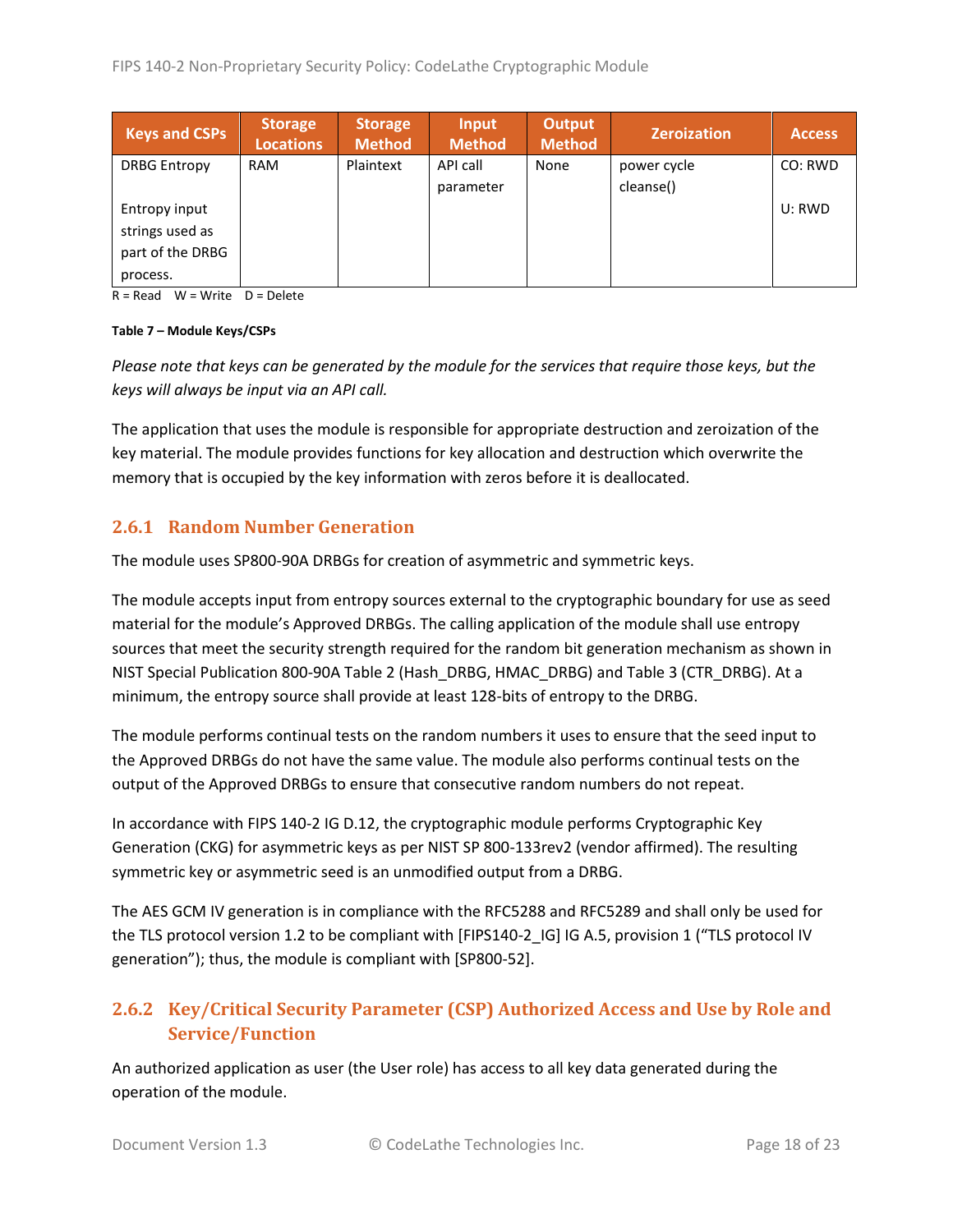#### <span id="page-18-0"></span>**2.6.3 Key/CSP Storage**

Public and private keys are provided to the module by the calling process and are destroyed when released by the appropriate API function calls or during power cycle. The module does not perform persistent storage of keys.

#### <span id="page-18-1"></span>**2.6.4 Key/CSP Zeroization**

The application is responsible for calling the appropriate destruction functions from the API. The destruction functions then overwrite the memory occupied by keys with zeros and deallocates the memory. This occurs during process termination / power cycle. Keys are immediately zeroized upon deallocation, which sufficiently protects the CSPs from compromise.

### <span id="page-18-2"></span>**2.7 Self-Tests**

FIPS 140-2 requires that the module perform self tests to ensure the integrity of the module and the correctness of the cryptographic functionality at start up. In addition some functions require continuous verification of function, such as the random number generator. All of these tests are listed and described in this section. In the event of a self-test error, the module will log the error and will halt. The module must be initialized into memory to resume function.

The following sections discuss the module's self-tests in more detail.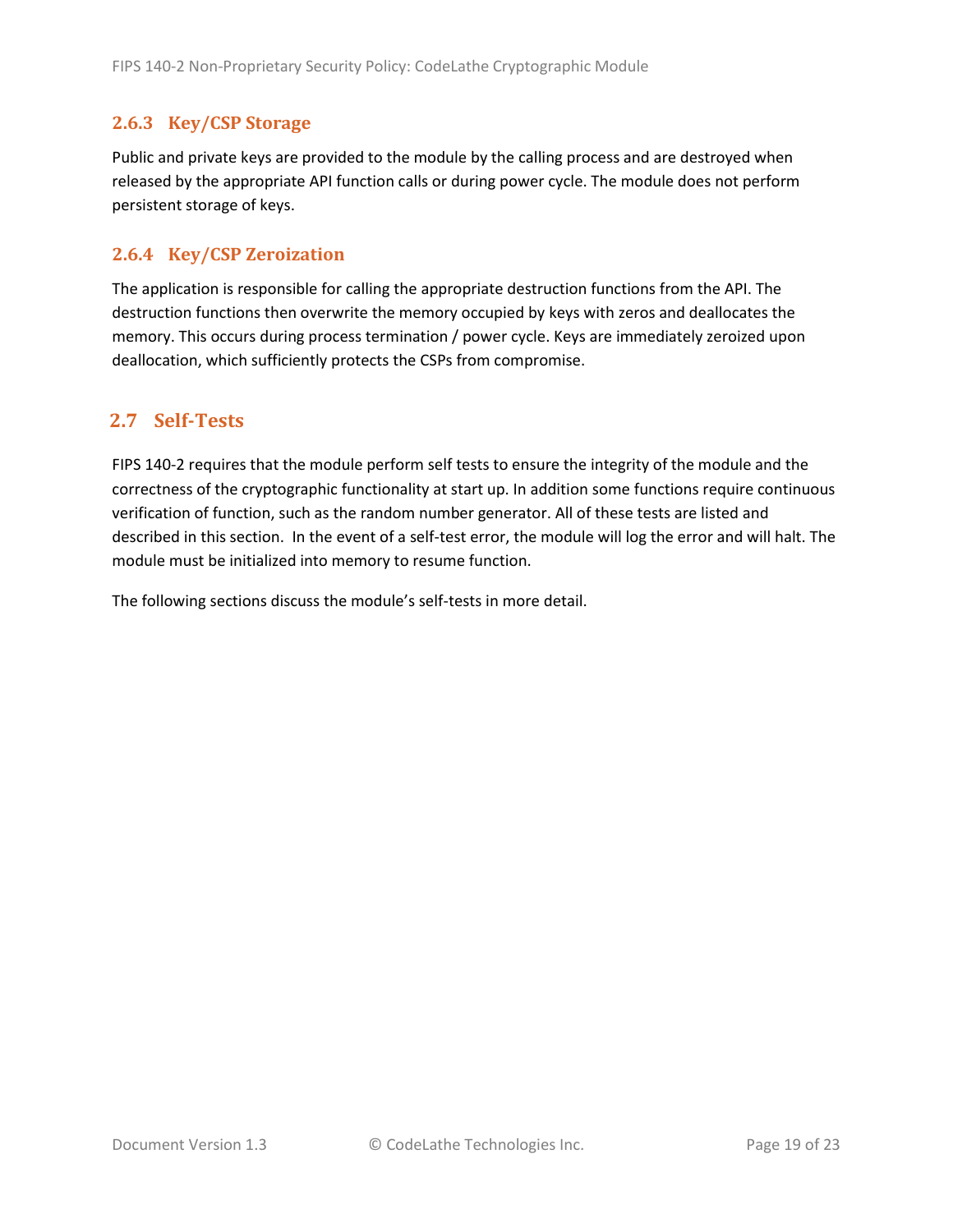## <span id="page-19-0"></span>**2.7.1 Power-On Self-Tests**

Power-on self-tests are executed automatically when the module is loaded into memory. The module verifies the integrity of the runtime executable using a HMAC-SHA1 digest computed at build time. If the fingerprints match, the power-up self-tests are then performed. If the power-up self-test is successful, a flag is set to place the module in FIPS mode (the operator is still required to follow the guidance in Section 3 to ensure the module is running in FIPS-approved mode of operation).

| <b>TYPE</b>                     | <b>DETAIL</b>                                            |
|---------------------------------|----------------------------------------------------------|
| Software Integrity Check        | HMAC-SHA1 on all module components<br>$\bullet$          |
| Known Answer Tests <sup>1</sup> | AES ECB mode encrypt/decrypt 128-bit key length          |
|                                 | AES CCM mode encrypt/decrypt 192-bit key length          |
|                                 | AES GCM mode encrypt/decrypt 256-bit key length          |
|                                 | AES CMAC CBC mode, encrypt/decrypt with 128,             |
|                                 | 192, 256-bit key lengths                                 |
|                                 | $SHA-1$                                                  |
|                                 | HMAC-SHA1                                                |
|                                 | HMAC-SHA224<br>$\bullet$                                 |
|                                 | HMAC-SHA256                                              |
|                                 | HMAC-SHA384                                              |
|                                 | HMAC-SHA512                                              |
|                                 | RSA sign/verify using 2048 bit key, SHA-256, PKCS#1      |
|                                 | SP 800-90A DRBG (Hash_DRBG, HMAC_DRBG,                   |
|                                 | CTR_DRBG)                                                |
|                                 | Triple-DES ECB mode encrypt/decrypt 3-key                |
|                                 | Triple-DES CMAC CBC mode generate/verify 3-key           |
| Pair-wise Consistency Tests     | DSA sign/verify using 2048 bit key, SHA-384<br>$\bullet$ |
|                                 | ECDSA keygen/sign/verify using P-224, K-233 and          |
|                                 | <b>SHA512</b>                                            |
|                                 | RSA (legacy test)                                        |

**Table 8 – Power-On Self-Tests**

Input, output, and cryptographic functions cannot be performed while the Module is in a self-test or error state because the module is single-threaded and will not return to the calling application until the power-up self tests are complete. If the power-up self tests fail, subsequent calls to the module will also fail - thus no further cryptographic operations are possible.

The Module performs power-up self-tests automatically during loading of the module by making use of default entry point (DEP) and no operator intervention is required.

<sup>1</sup> Note that all SHA-X KATs are tested as part of the respective HMAC SHA-X KAT. SHA-1 is also tested independently.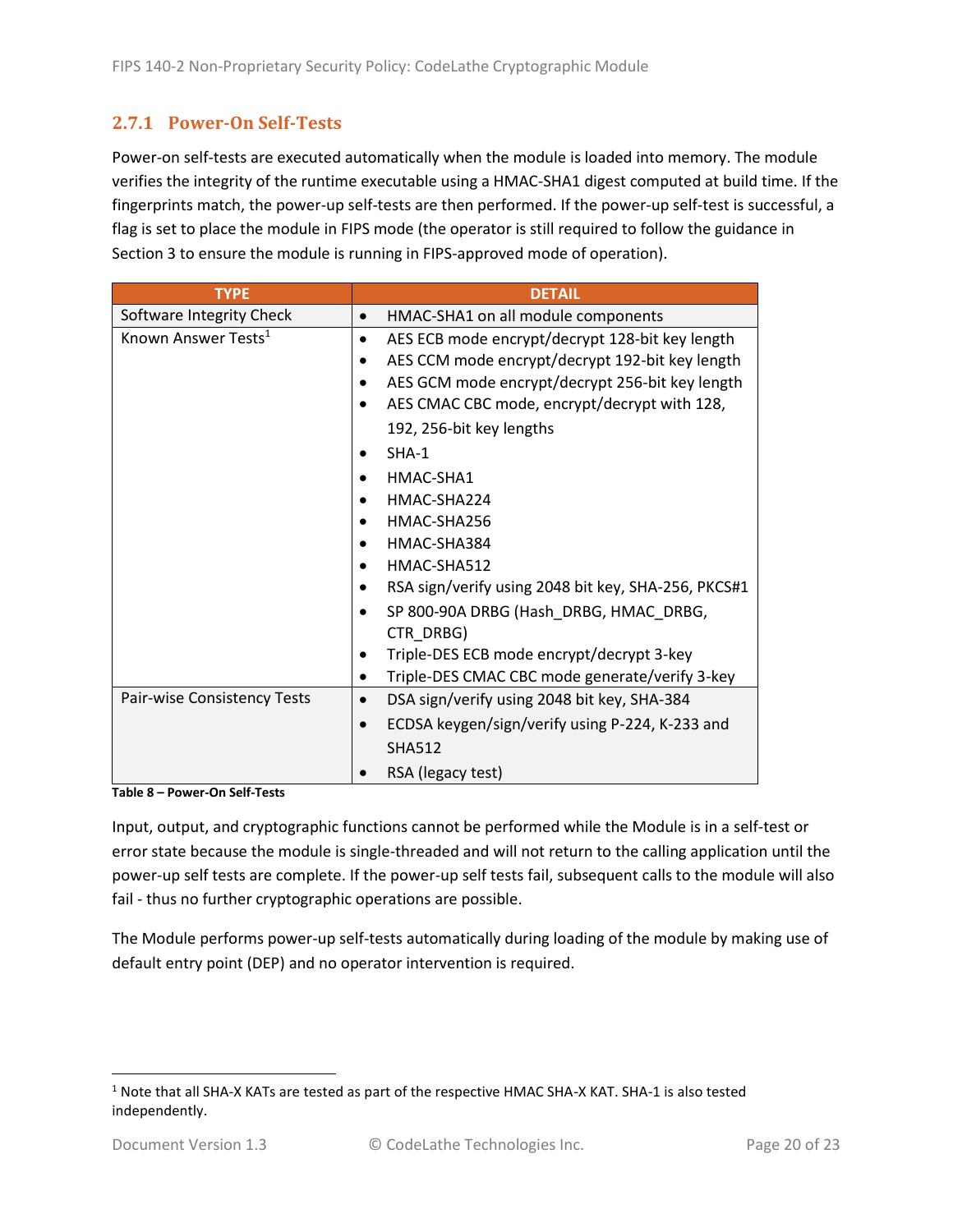### <span id="page-20-0"></span>**2.7.2 Conditional Self-Tests**

The module implements the following conditional self-tests upon key generation, or random number generation (respectively):

| <b>TYPE</b>                 | <b>DETAIL</b>                                                                                         |
|-----------------------------|-------------------------------------------------------------------------------------------------------|
| Pair-wise Consistency Tests | <b>DSA</b>                                                                                            |
|                             | RSA (legacy test not run in FIPS mode)                                                                |
|                             | <b>ECDSA</b>                                                                                          |
| <b>Continuous RNG Tests</b> | Performed on all Approved DRBGs, the non-<br>approved X9.31 RNG, and the non-approved<br>DUAL EC DRBG |
|                             | Please note the DRBG is Tested as required by<br>[SP800-90A] Section 11                               |

**Table 9 – Conditional Self-Tests**

## <span id="page-20-1"></span>**2.7.3 Cryptographic Function**

The module verifies the integrity of the runtime executable using a HMAC-SHA1 digest which is computed at build time. If this computed HMAC-SHA1 digest matches the stored, known digest, then the power-up self-test (consisting of the algorithm-specific Pairwise Consistency and Known Answer tests) is performed. If any component of the power-up self-test fails, an internal global error flag is set to prevent subsequent invocation of any cryptographic function calls. Any such power-up self test failure is a hard error that can only be recovered by reinstalling the module<sup>2</sup>. The power-up self-tests may be performed at any time by reloading the module.

No operator intervention is required during the running of the self-tests.

## <span id="page-20-2"></span>**2.8 Mitigation of Other Attacks**

The Module does not contain additional security mechanisms beyond the requirements for FIPS 140-2 Level 1 cryptographic modules.

 $2$  The initialization function could be re-invoked but such re-invocation does not provide a means from recovering from an integrity test or known answer test failure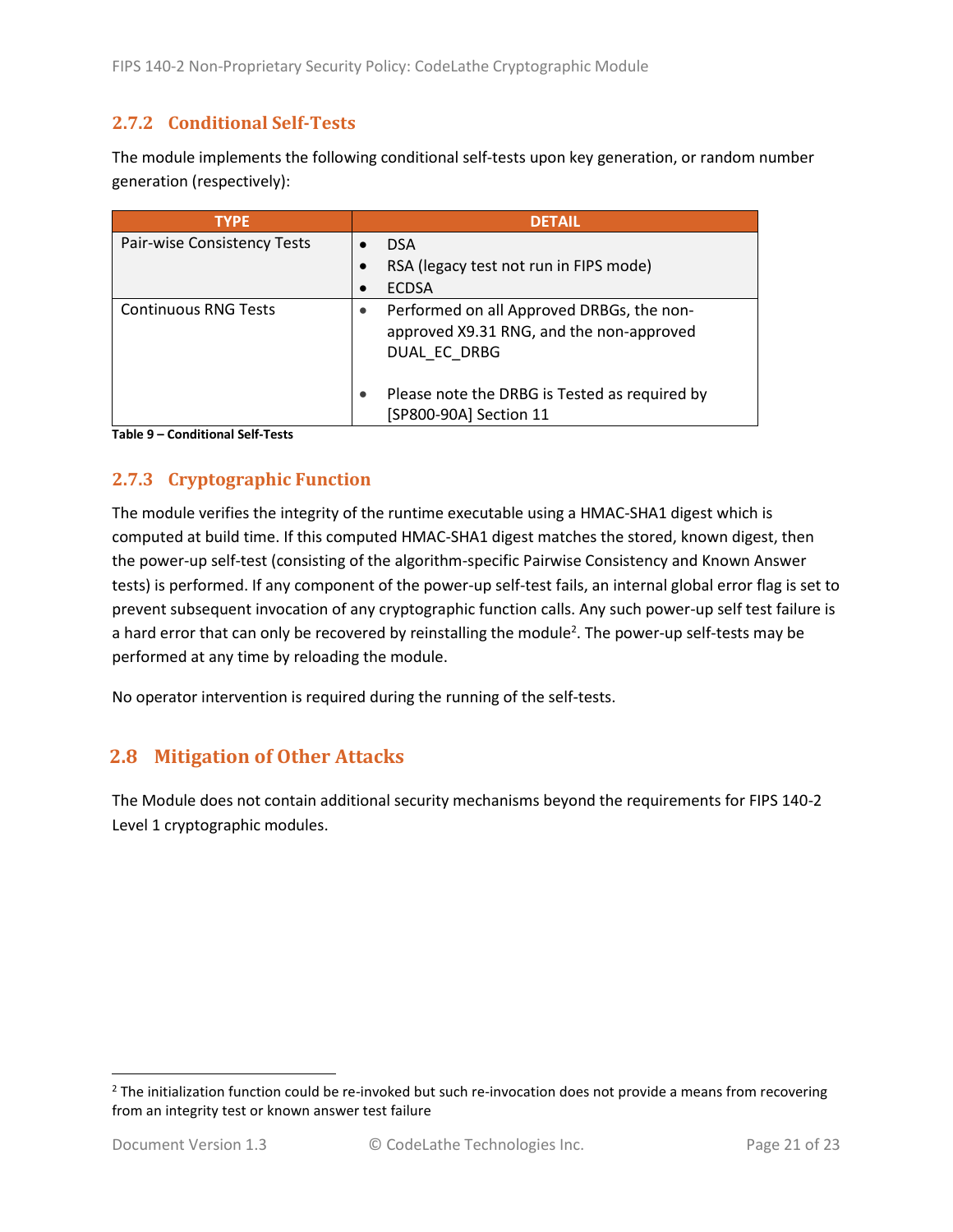# <span id="page-21-0"></span>**3 Guidance and Secure Operation**

## <span id="page-21-1"></span>**3.1 Crypto Officer Guidance**

#### <span id="page-21-2"></span>**3.1.1 Software Installation**

The module is provided directly to solution developers and is not available for direct download to the general public. The module and its host application are to be installed on an operating system specified in Section [2.5](#page-13-2) or one where portability is maintained.

#### <span id="page-21-3"></span>**3.1.2 Additional Rules of Operation**

- 1. The writable memory areas of the module (data and stack segments) are accessible only by the application so that the operating system is in "single user" mode, i.e. only the application has access to that instance of the module.
- 2. The operating system is responsible for multitasking operations so that other processes cannot access the address space of the process containing the module.

#### <span id="page-21-4"></span>**3.2 User Guidance**

#### <span id="page-21-5"></span>**3.2.1 General Guidance**

The module is not distributed as a standalone library and is only used in conjunction with the solution.

The end user of the operating system is also responsible for zeroizing CSPs via wipe/secure delete procedures.

If the module power is lost and restored, the calling application must ensure that any AES-GCM keys used for encryption or decryption are redistributed.

The counter portion of the IV is set by the module within its cryptographic boundary. When the IV exhausts the maximum number of possible values for a given session key, the first party to encounter this condition shall trigger a handshake to establish a new encryption key in accordance with RFC 5246.

The AES GCM IV generation is in compliance with the RFC5288 and RFC5289 and shall only be used for the TLS protocol version 1.2 to be compliant with [FIPS140-2 IG] IG A.5, provision 1 ("TLS protocol IV generation"); thus, the module is compliant with [SP800-52].

In the event the nonce\_explicit part of the IV exhausts the maximum number of possible values for a given session key, either party (the client or the server) that encounters this condition shall trigger a handshake to establish a new encryption key.